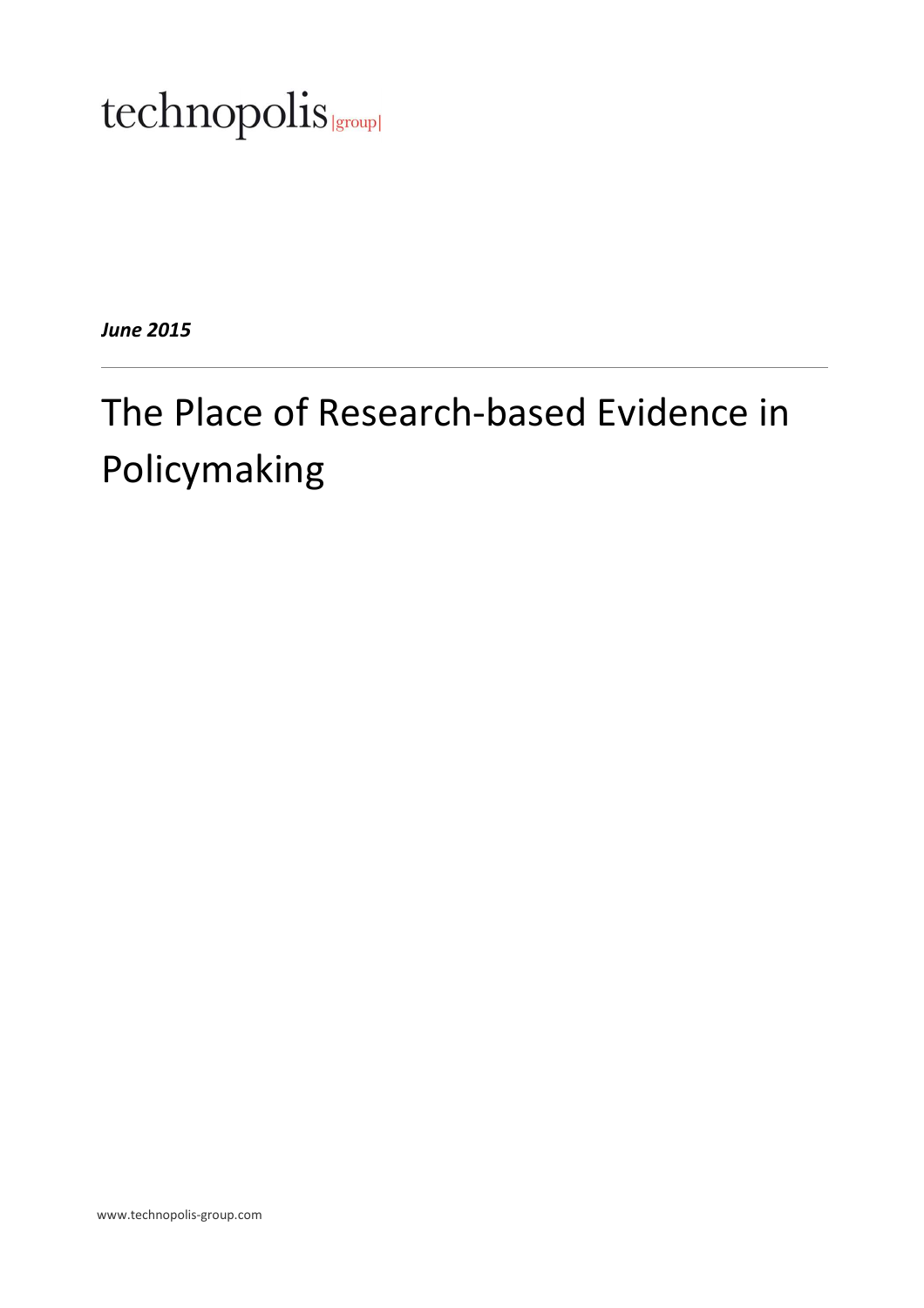$technopolis_{\text{\tiny{[group]}}}$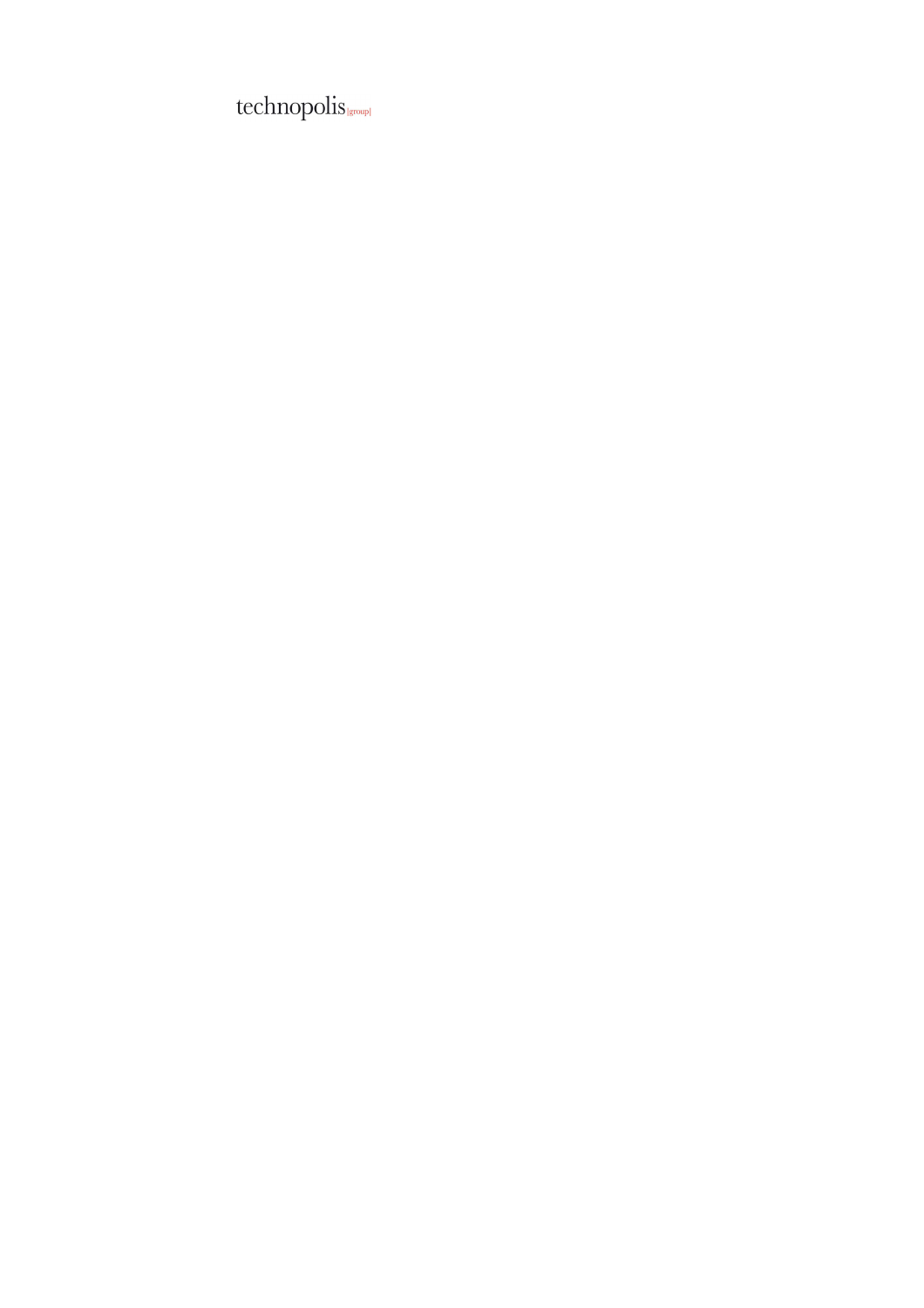# **The Place of Research-based Evidence in Policymaking**

Final Report

technopolis |group|, June 2015

Erik Arnold

Peter Kolarz

Annemieke Pickles

Jari Romanainen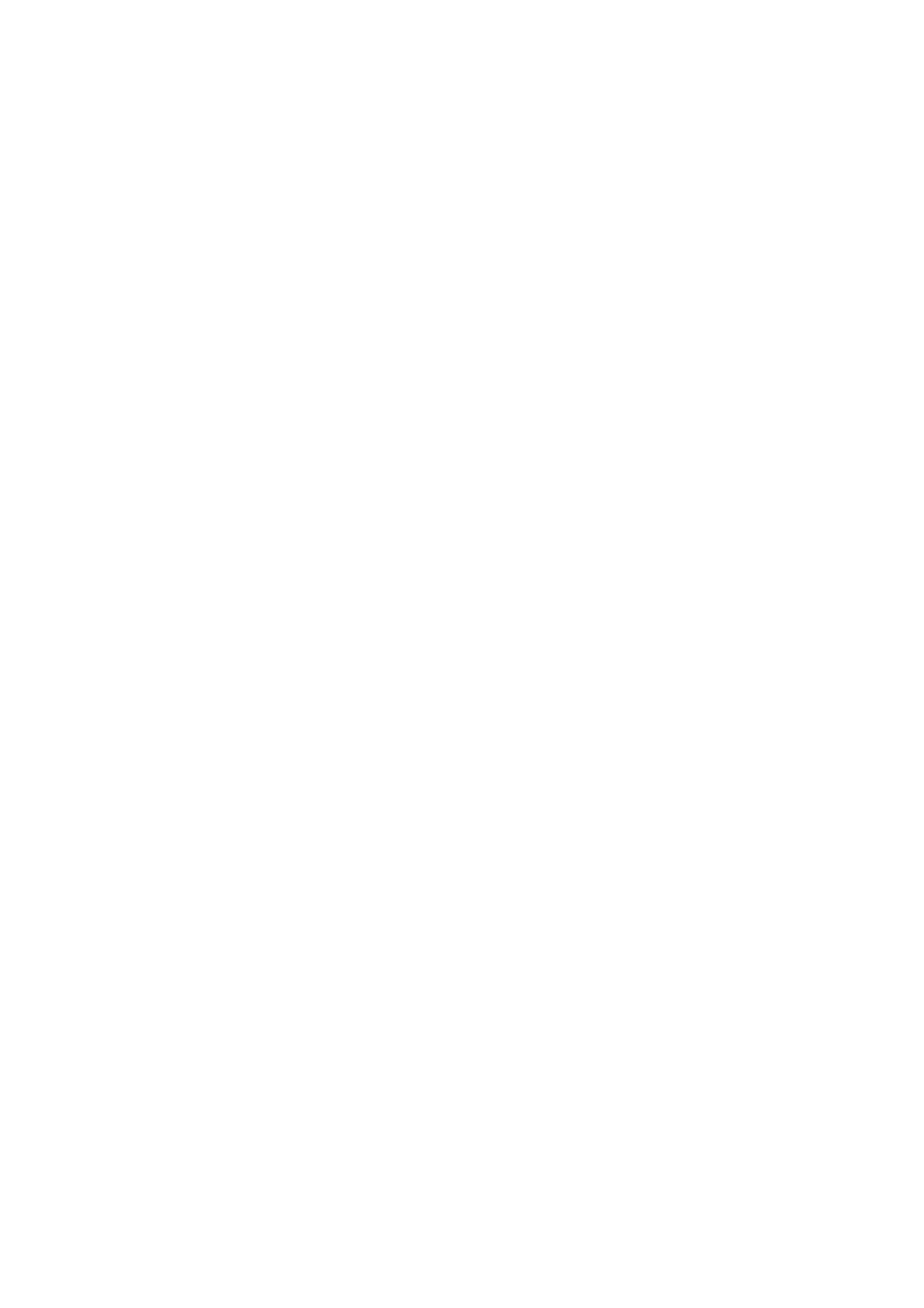# Summary

This report discusses the use of research-based evidence in policymaking. It is based on interviews with six ministries/directorates general in the UK, Netherlands, Finland and the European Commission and forms part of a larger project of the Danish Council for Research and Innovation Policy (DFiR), which aims to study and improve Danish practice.

Historically, the new public management movement has been an important driver for using a mixture of research-based evidence and monitoring data in policymaking. A more recent impetus has been the idea – heavily promoted by the Blair and Obama governments but increasingly becoming orthodox – that policy should be based on 'what works', rather than on ideology. The financial crisis has increased the importance of evidence by reducing government funding for both making and implementing policy and making it even more important that scarce budget is used effectively.

Policymakers have to manage a 'dynamic inconsistency' between the pace of evidence generation and the needs of current and future policies. They need a mix of rapidly available evidence to underpin short-term decision-making and programmes of longer-term work that help them address likely future evidence needs. Foresight and related techniques are becoming more attractive because it provides a way to think about future evidence needs (as opposed to being a way to satisfy those needs).

Civil servants rather than politicians generate most demand for evidence because they do the detailed design of policy, manage and monitor its implementation. Politicians sometimes prefer 'evidence-informed' to 'evidence-based' policy. While civil servants generally believe that they can identify selective use of evidence by lobbyists, they feel that on occasion their political masters are not above using this tactic themselves. But the more robust the evidence is, the greater its chances of forming a basis for policy.

A growing number of policy issues cross the boundaries between ministries and their sector responsibilities. Cross-ministry cooperation in evidence collection is fairly easy where few ministries are involved, but wider issues need new external structures.

Ministries use informal as well as formal ways to access evidence. There is a broad trend from using captive evidence sources such as government laboratories towards 'marketisation' and the use of a growing number of other types of organisation including universities, institutes and consultants. Over-use of a small number of evidence sources risks 'lock-in' to their ideas while depending only on the market can put the sustainability of evidence-providers in doubt, especially in small countries.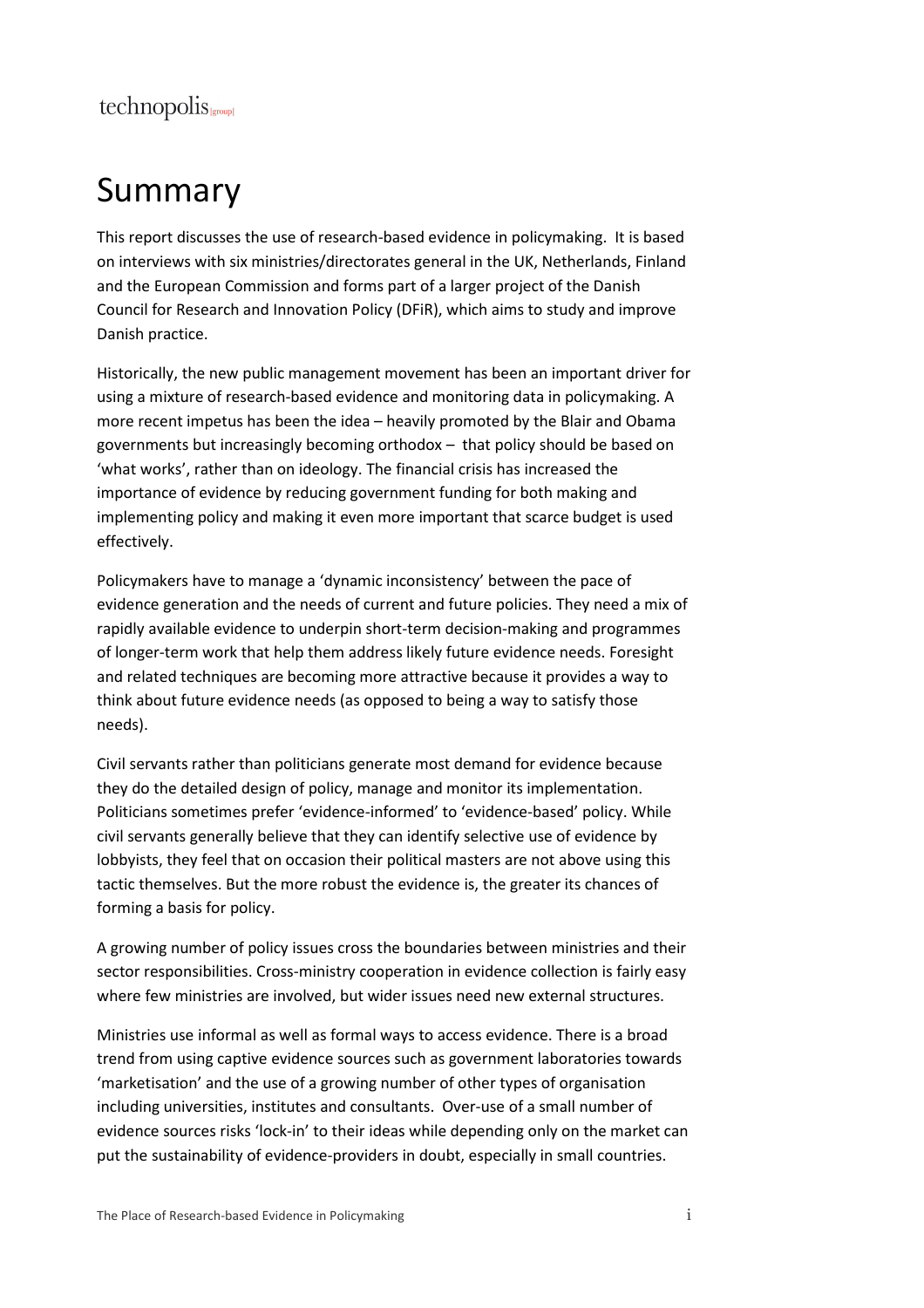Technical councils and standing committees tend not to be central to evidence collection – rather they are more important for legitimation and quality control. Surprisingly, high-level councils that potentially could provide policy coordination across government as a whole appeared to have a limited effect on policymaking at individual ministry level.

International sources of evidence tend to be used for benchmarking and background understanding of the international context, rather than for generating specific policyfocused evidence.

In general, ministries are moving towards a model in which they have high internal capacity to acquire and generate evidence, in part by engaging with the wider evidence community – especially universities – in an open way. Their capacity to absorb and use evidence and to specify their evidence needs has been increasing This increased absorptive capacity and the integration of policymakers into the wider research community goes hand in hand with greater transparency – especially in terms of more frequently publishing the evidence used by government.

For the most part, ministries are more interested in the quality of evidence than in who produced it. Policymakers generally make their own judgements about the quality of evidence available to them. In some cases they may use a committee for legitimation. They increasingly want to experiment with new types of evidence though so far this is at an early stage.

Only the European Commission consistently ties evidence collection to a formal policy cycle. At the national level, ministries vary greatly in the extent to which they use such a cycle. Guidelines for doing individual evidence-related activities are available to most policymakers and appear most influential where they are used system-wide rather than being specific to a ministry. But policymakers caution against their heavy-handed application.

Culture makes a difference to how people behave and the transportability of evidence practices. It seems to have particular importance in relation to trust. UK evidence use is influenced by the presence of Chief Scientific Advisers and an increasing focus in government on demonstrating the societal impacts of policy. Dutch ministries have a uniform long-term and strategic approach to collecting evidence for policy. Finland has radically centralised the collection and funding of at least some of the evidence needed for policymaking. The European Commission leans more heavily on formalised processes and the use of expert panels in evidence collection than is the case at national level. Sector ministries are strongly influenced by the national administrative tradition within which they operate. There are nonetheless similarities that result from the characteristics of the sectors themselves.

The practices observed in this study suggest paying attention to the following aims in order to make good use of research-based evidence in policymaking.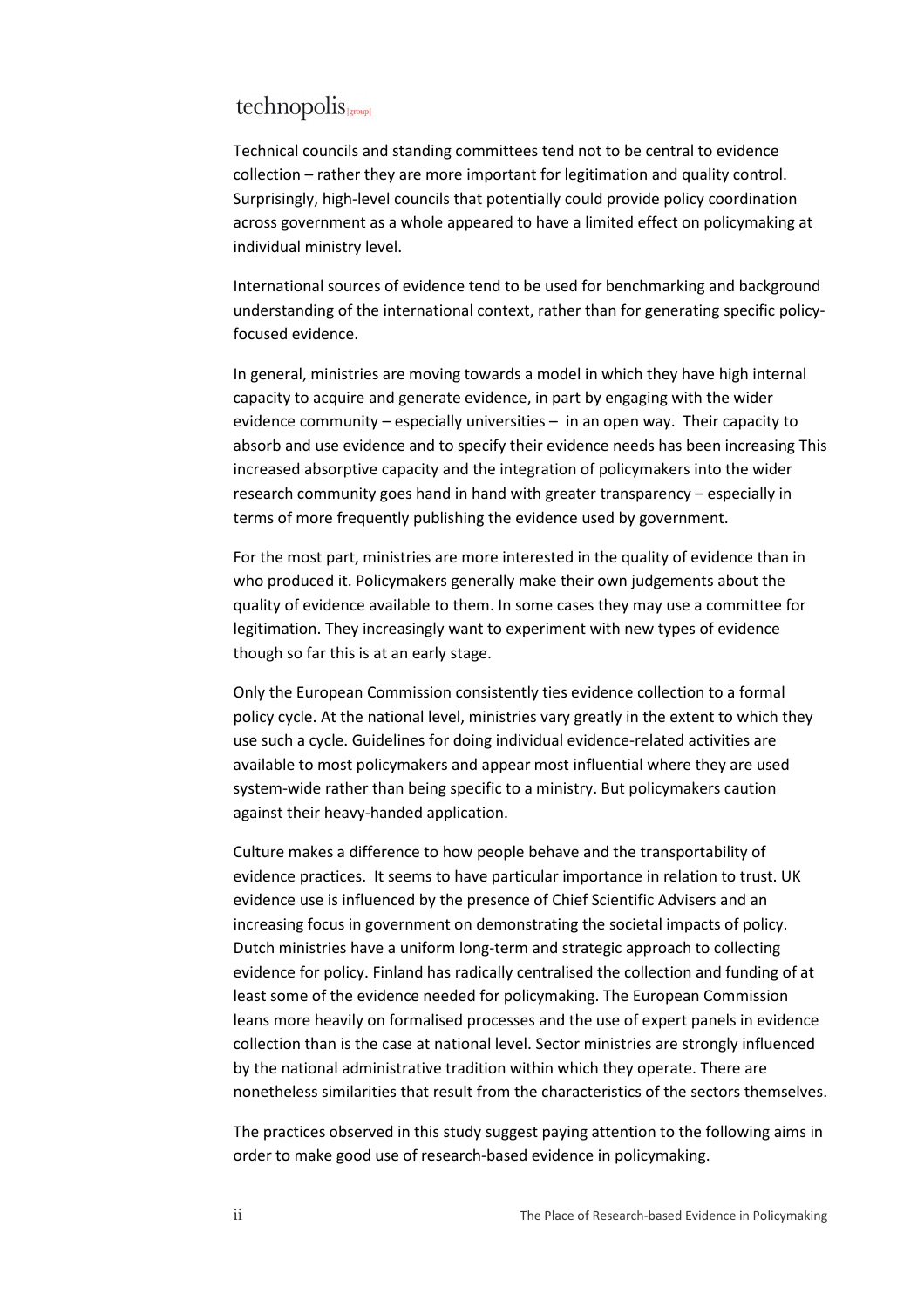- 1. Be as evidence-based as possible. There is broad agreement that policy should be made on the basis of research-based evidence, wherever possible.
- 2. Use foresight and other techniques for thinking about the future as ways to anticipate coming policy needs – and therefore the kinds of evidence that will be needed to support them.
- 3. Devise and invest in research strategies that generate evidence that will be needed in the longer term as well as in the immediate future.
- 4. Ensure that ministries are staffed with a significant proportion of people who can specify the need for research as well as to make use of external inputs in order to generate evidence for policymaking
- 5. Have 'evidence champions' they might look like Chief Scientific Advisors; they might look like 'departments for knowledge' or 'knowledge coordinators – to promote and coordinate the generation and use of evidence for policymaking
- 6. Create funded arrangements for generating and sharing evidence to address cross-ministry problems
- 7. Maintain long-term links with organisations like universities that work at the boundary between research and policy but do not let these become monopolies – you also need impulses for change from a wider set of institutions (including foreign ones) working in competition
- 8. Publish evidence so that policymaking is transparent and others can qualityassure as well as re-use the evidence you employ
- 9. Use a 'light touch' policy cycle, which suggests good practice guidelines for collecting and using evidence but which is rather more firm about the requirement to evaluate interventions both *ex ante* and *ex post*
- 10. Be prepared to experiment and learn about new intervention designs and ways to develop evidence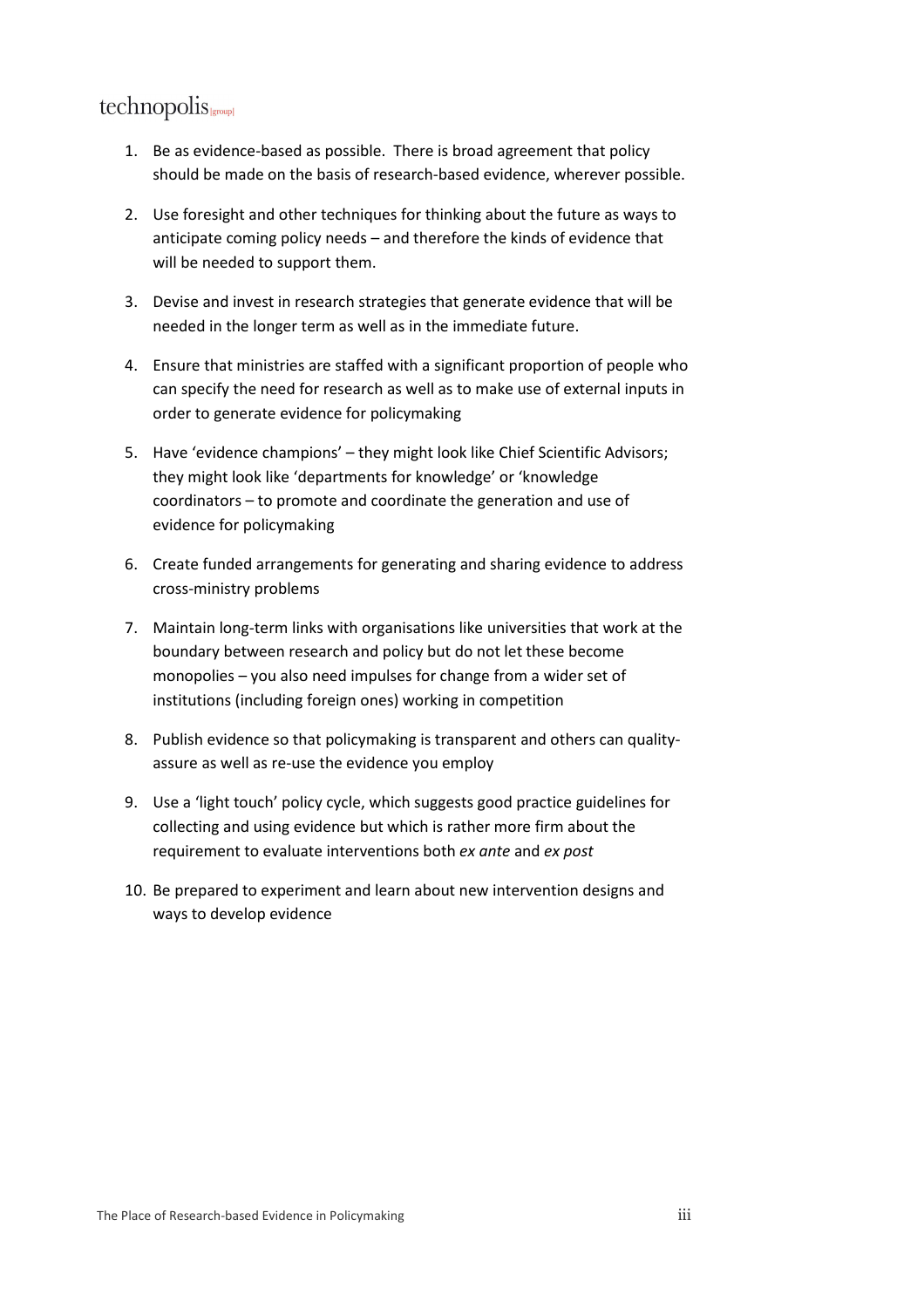$technopolis_{\text{\tiny{[group]}}}$ 

# Table of Contents

| 1. Introduction                                                         | 1   |
|-------------------------------------------------------------------------|-----|
| 1.1 Scope of the study                                                  | 1   |
| 1.2 Method                                                              | 2   |
| 1.3 Structure of this report                                            | 3   |
| 2. The use of research-based evidence in policymaking                   | 5   |
| 2.1 Drivers and demand for evidence                                     | 5   |
| 2.2 Supply and suppliers of evidence                                    | 13  |
| 2.3 Absorptive capacity and the enlightenment model                     | 15  |
| 2.4 Quality and credibility                                             | 16  |
| 2.5 Evidence and the policy cycle                                       | 17  |
| 3. National and sectoral specificities                                  | 19  |
| 3.1 Specific aspects of national behaviour                              | 19  |
| 3.2 Sector-specific aspects of evidence use                             | 21  |
| 4. How do our findings compare with existing knowledge?                 | 23  |
| 5. Good practice in the use of research-based evidence for policymaking | 26  |
| Appendix A Data collection checklist                                    | 28  |
| Appendix B Interviewee details                                          | 33  |
| Appendix C Country report: UK                                           | 36  |
| Appendix D Country Report: Netherlands                                  | 58  |
| Appendix E Country Report: Finland                                      | 74  |
| Appendix F Profile: European Commission                                 | 92  |
| Appendix G Literature review                                            | 105 |
| Appendix H Bibliography                                                 | 120 |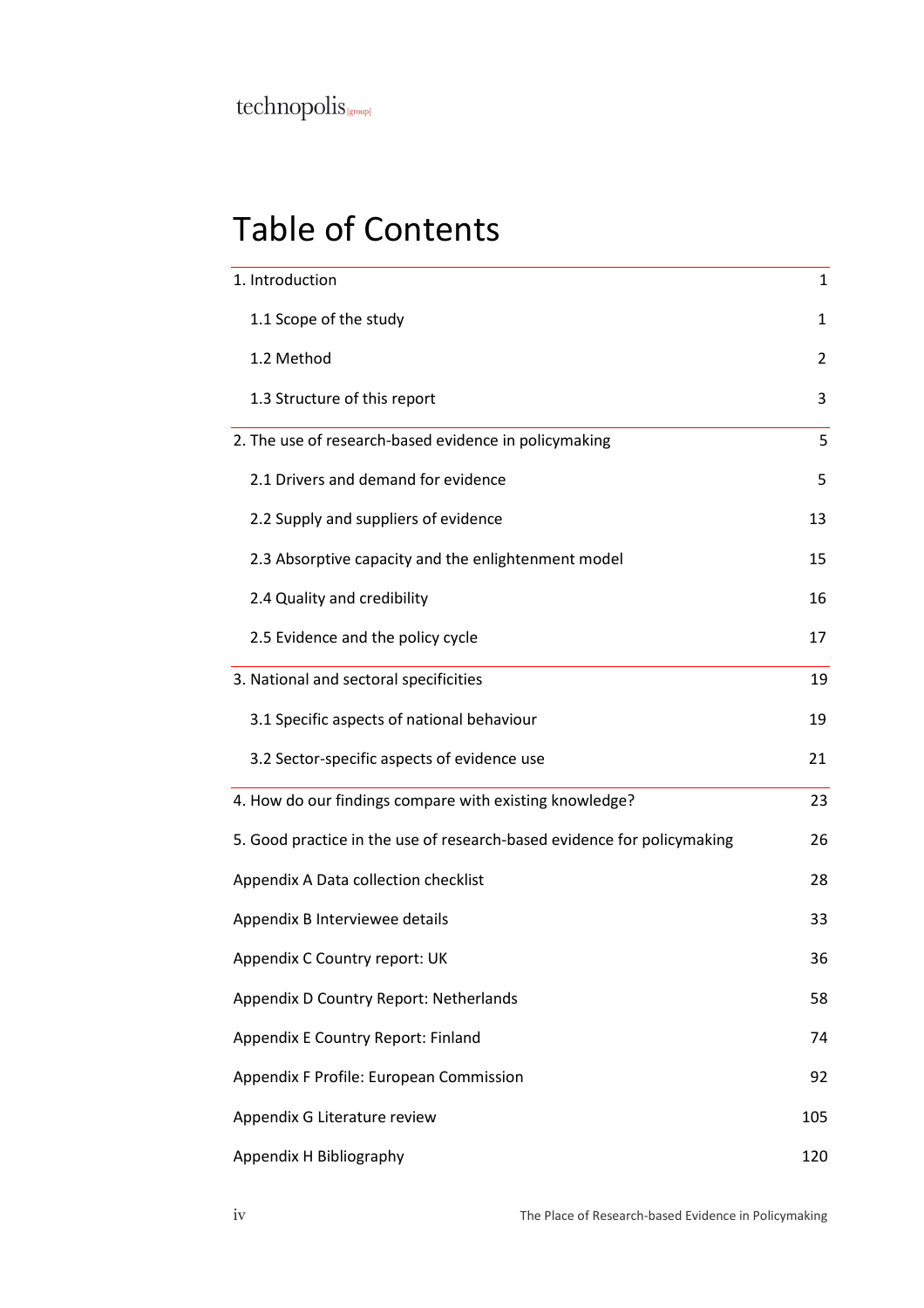$technopolis_{\text{\tiny{[group]}}}$ 

# List of Tables

| Table 3: Overview - UK: Department of Environment, Food and Rural Affairs 42    |
|---------------------------------------------------------------------------------|
|                                                                                 |
|                                                                                 |
| Table 6: Overview - UK: Department for Business, Innovation and Skills 45       |
|                                                                                 |
| Table 8: Overview - NL: The Ministry of Education, Culture and Science (OCW) 61 |
| Table 9: Overview - NL: The Ministry of Infrastructure and Environment (I&M) 64 |
| Table 10: Overview - NL: The Ministry of Health, Welfare and Sports (VWS) 66    |
|                                                                                 |
|                                                                                 |
|                                                                                 |
|                                                                                 |
|                                                                                 |
| Table 16: Overview - FI: Ministry of Social Affairs and Health  82              |
| Table 17: Overview - FI: Ministry of Employment and the Economy 84              |
| Table 18: Overview - FI: Ministry of Transport and Communications 86            |
|                                                                                 |
|                                                                                 |
|                                                                                 |
|                                                                                 |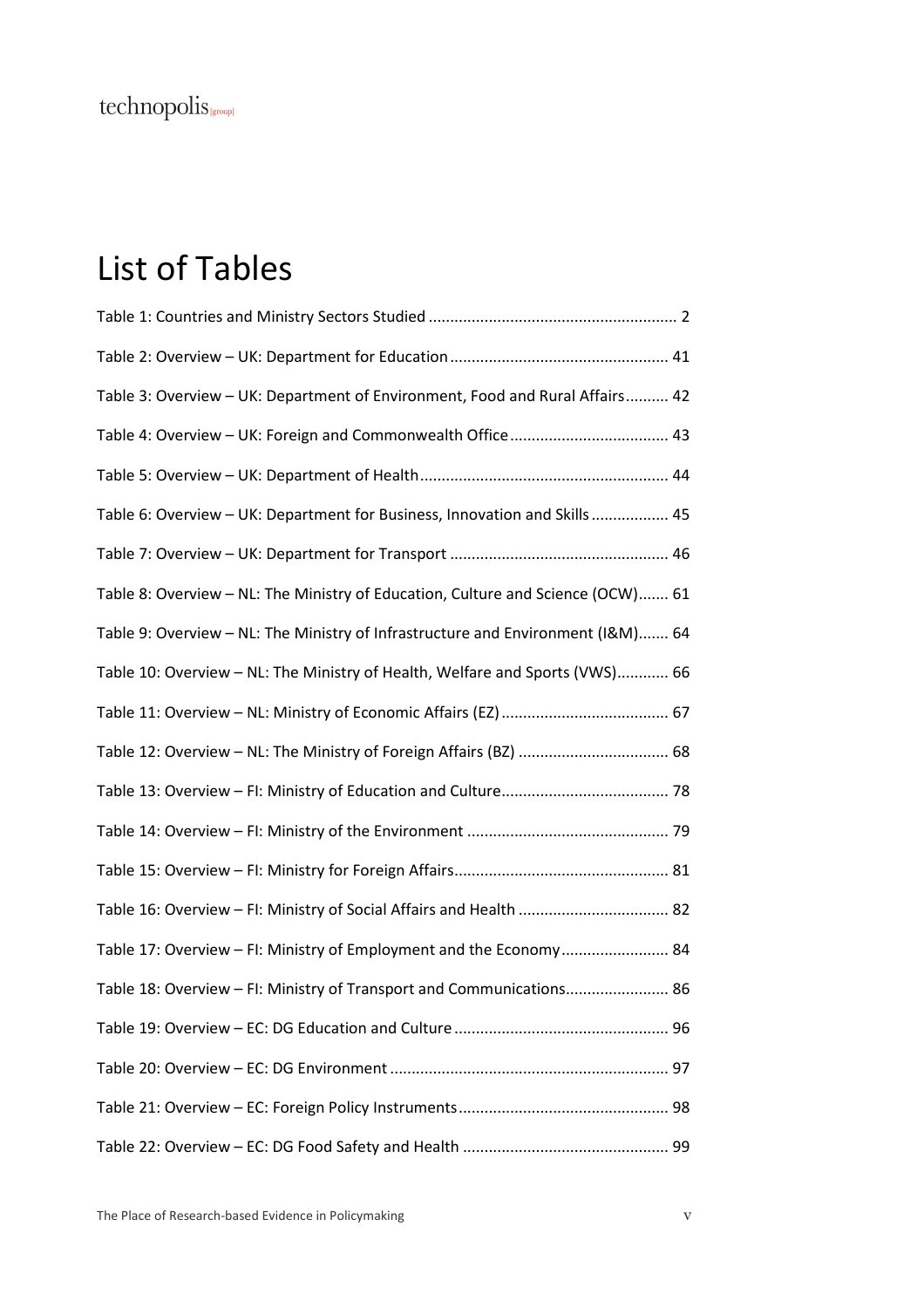# Table of Figures

| Figure 3 Conceptual framework for the absorption of research knowledge by civil |
|---------------------------------------------------------------------------------|
|                                                                                 |
|                                                                                 |
|                                                                                 |
| Figure 7 Components of policy process and different evidence issues  116        |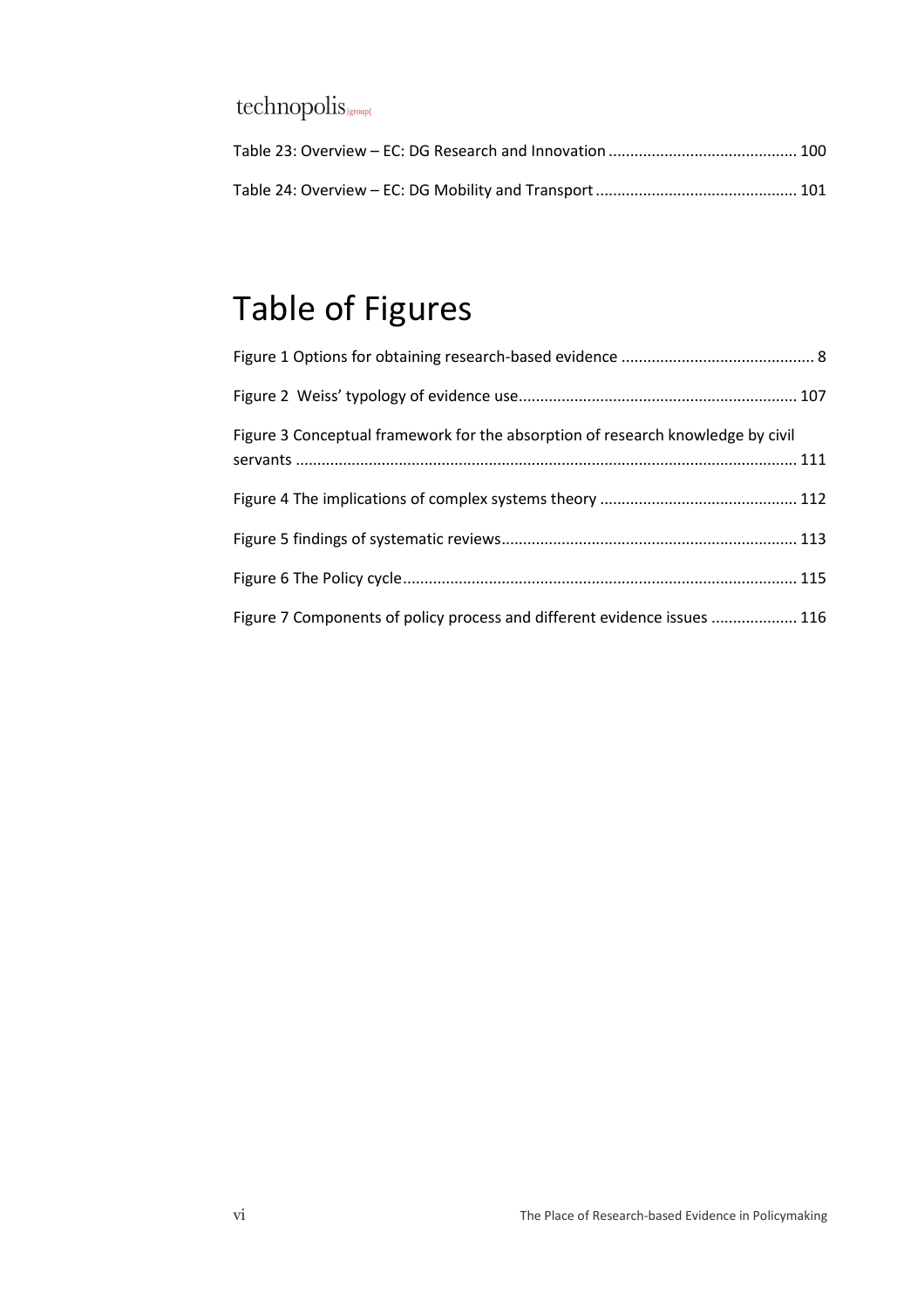#### 1. Introduction

The Danish Council for Research and Innovation Policy (DFiR) commissioned this study as one component in a larger effort to review and improve the use of researchbased evidence in Danish policy formation. The purpose of the present volume is to provide an international backdrop to the work in Denmark. It will allow DFiR to understand practice in a range of countries, some of whose characteristics are similar to those of Denmark but which also comprise policy contexts that are rather different.

#### 1.1 Scope of the study

The comparator countries are the UK, Netherlands and Finland. In addition, the study addresses the European Commission (EC).

Based on the focus of DFiR's wider project, this report looks at six sectors or policy domains and hence the corresponding ministries, departments and Directorates General.

- **Education**
- Environment
- Foreign Affairs
- Health
- Research and Innovation
- **Transport**

For simplicity we refer to this mix of ministries, departments of state and directorates general as 'ministries', while recognising that these categories have differing purposes. In this report, 'research-based evidence' means evidence either published in the peer-reviewed scientific literature or commissioned for the purpose of supporting policy. The latter is not usually published in peer-reviewed journals but is increasingly available in the form of studies, typically published on the World Wide Web.

Our report focuses on policymakers but also considers politicians. Since not all languages distinguish between politics and policy, it is perhaps useful to clarify the distinction here. Politics is the business of (hopefully!) elected politicians, who normally belong to political parties and make commitments to the electorate that they will follow certain courses of action, ie policies. Politicians usually have a rather broad-brush approach to policies. Policymakers are typically civil servants, who take the broad lines of policy from the political level and translate them into specific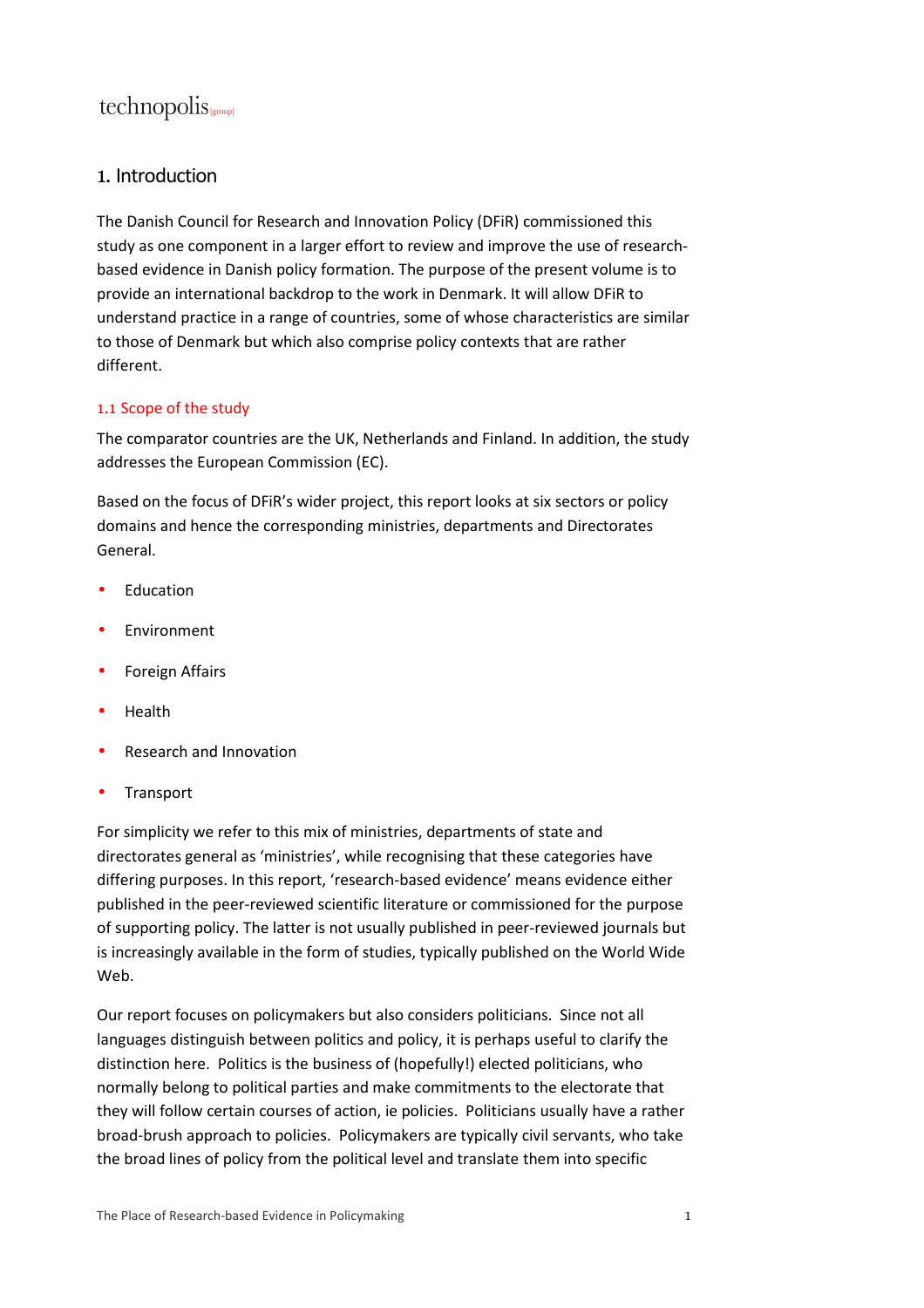actions that can be implemented. Policymaking involves answering a lot of 'how?' questions; politics more often asks 'what?' Both levels need access to evidence.

#### 1.2 Method

We began by reviewing available literature about the use of research-based evidence in policymaking (see Appendix G). We used the results of the review together with a number of questions posed by DFiR and discussed with us ahead of starting the study in order to generate a checklist of issues to investigate (see Appendix A). Based on DFiR's suggestions, we then identified administrations corresponding to the policy areas set out above (Table 1).

The main phase of the study consisted of interviews with key individuals in each selected ministry, as well as additional desk research, studying relevant documents (eg work plans, research strategies and guidance handbooks for evidence use). We conducted 1-2 interviews per ministry. Interviews lasted between 45 and 90 minutes. Interviewees participated on the basis that responses would be reported in an aggregated manner, with no use of attributable quotes. Although we took care to cover all questions on our checklist, we opted for a semi-structured approach to allow interviewees to elaborate on issues that had not been anticipated through the checklist and literature review. Around 30% of interviews were conducted via telephone, the remainder face-to-face in the ministries themselves. The interview data were coded so that we could compare answers to our checklist of questions across ministries within the same country, as well as across comparable ministries across countries.

We targeted individuals at the highest possible level responsible for strategy and/or evidence in relation to policymaking. The full list of interviewees is in Appendix A. Most of the people we approached were very keen to participate and themselves to receive this report, although the level of enthusiasm was lower in the EC, where two administrations declined to be interviewed (see Appendix F).

|                           | UK (Pilot)                                                                     | <b>Netherlands</b>                                           | <b>Finland</b>                             | EC                                      |
|---------------------------|--------------------------------------------------------------------------------|--------------------------------------------------------------|--------------------------------------------|-----------------------------------------|
| <b>Education</b>          | for<br>Department<br>Education (DfE)                                           | Ministry of Education,<br>Culture and Science<br>(OCW)       | Ministry of Education<br>and Culture (OKM) | Education<br>DG<br>and<br>Culture (EAC) |
| <b>Environment</b>        | of<br>Department<br>Environment,<br>Food<br>Affairs<br>Rural<br>and<br>(DEFRA) | of<br>Ministry<br>Infrastructure<br>and<br>Environment (I&M) | of<br>Ministry<br>the<br>Environment (YM)  | DG Environment (Env)                    |
| Foreign<br><b>Affairs</b> | Foreign<br>and<br>Commonwealth Office<br>(FCO)                                 | Ministry of<br>Foreign<br>Affairs (BZ)                       | Ministry for Foreign<br>Affairs (UM)       | Policy<br>Foreign<br>Instruments (FPI)  |

Table 1 Countries and Ministry Sectors Studied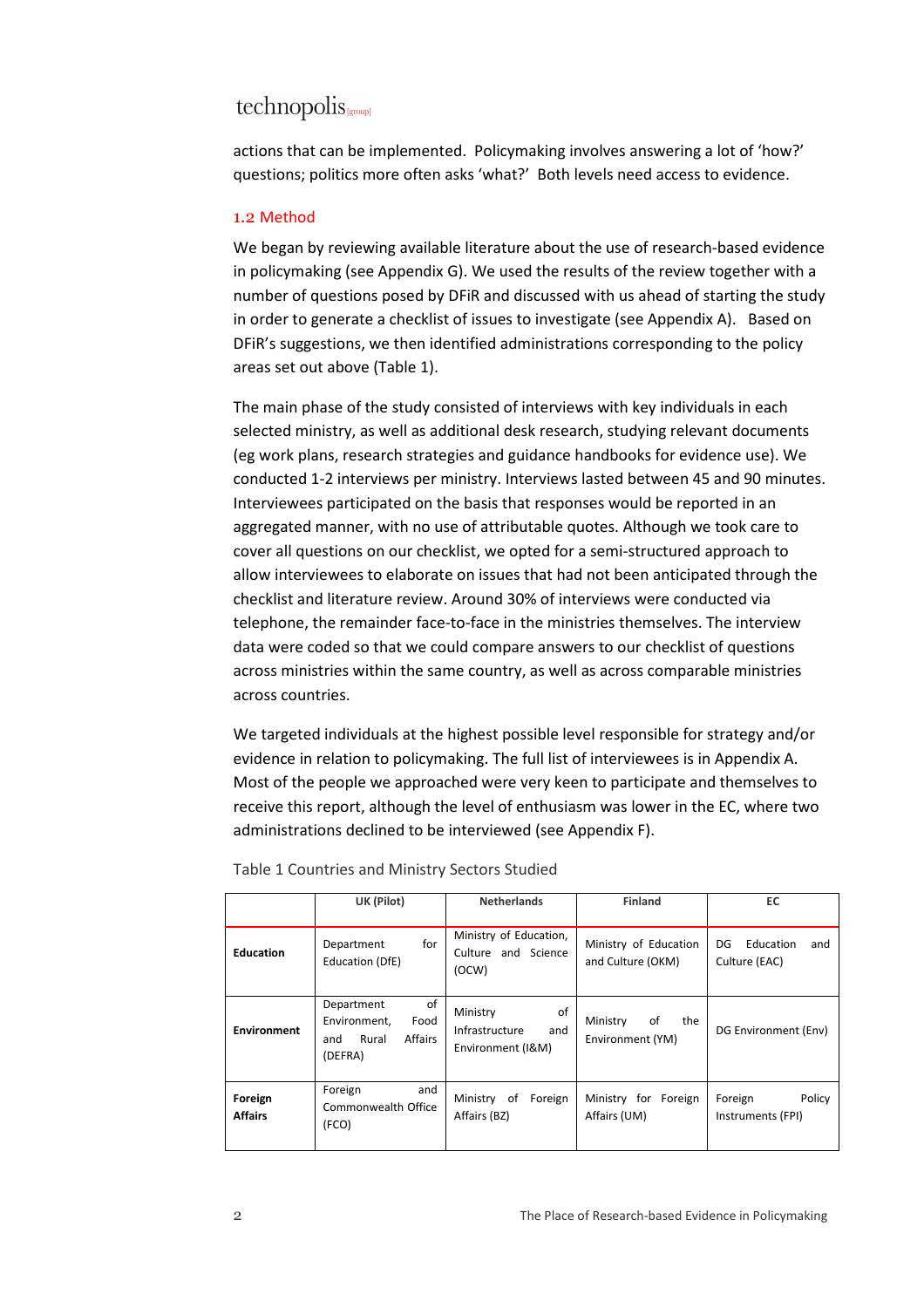| Health                      | Department of Health<br>(DoH)                                    | Health.<br>Ministry<br>οf<br>Welfare<br>Sports<br>and<br>(VWS) | οf<br>Ministry<br>Social<br>Affairs<br>Health<br>and<br>(STM) | DG Food Safety and<br>Health (Sante)      |
|-----------------------------|------------------------------------------------------------------|----------------------------------------------------------------|---------------------------------------------------------------|-------------------------------------------|
| Research<br>&<br>Innovation | for<br>Department<br>Business,<br>Innovation<br>and Skills (BIS) | Ministry of Economic<br>Affairs (EZ)                           | Ministry<br>οf<br>Employment and the<br>Economy (TEM)         | DG<br>Research<br>and<br>Innovation (RTD) |
| <b>Transport</b>            | for<br>Department<br>Transport (DfT)                             | of<br>Ministry<br>Infrastructure<br>and<br>Environment (I&M)   | Ministry of Transport<br>and Communications<br>(LVM)          | DG<br>Mobility<br>and<br>Transport (Move) |

Most interviewees were able to answer most questions. Moreover, we have strong indications of high reliability of the interview data

- Where two interviews were conducted per ministry, most answers given were consistent with each other; this was also the case where the two interviewees held quite different positions within the ministry. We can thus be confident that selection bias – a known risk when working with a small number of interviewees – is kept to a minimum
- Interviewees also demonstrated a high degree of openness, very frequently to the point of self-criticism. We can therefore be relatively confident that selfcensorship did not play a major role in our data collection

Limitations of this study include that

- It addresses a small number of countries, so it does not reflect the full international range of practices and approaches to the generation and use of research-based evidence in policymaking
- It relies heavily on interviews and therefore on the views and perceptions of those people with whom we spoke. The scope for triangulation between the interviews and other sources of data was limited
- In particular, our interviews focused on professional policymakers (civil servants and researchers in positions of giving advice to ministries). We were not able to collect much information about the political perspectives of the ministers and commissioners in overall charge

#### 1.3 Structure of this report

The report is in two parts. This main report is intended for policymakers and general readers. We look first at general results that appear to apply across all or most of the administrations considered. We then describe some results that are more specific, first to the way things are done in particular countries and, second, to the individual sectors considered. We briefly summarise what was already described in the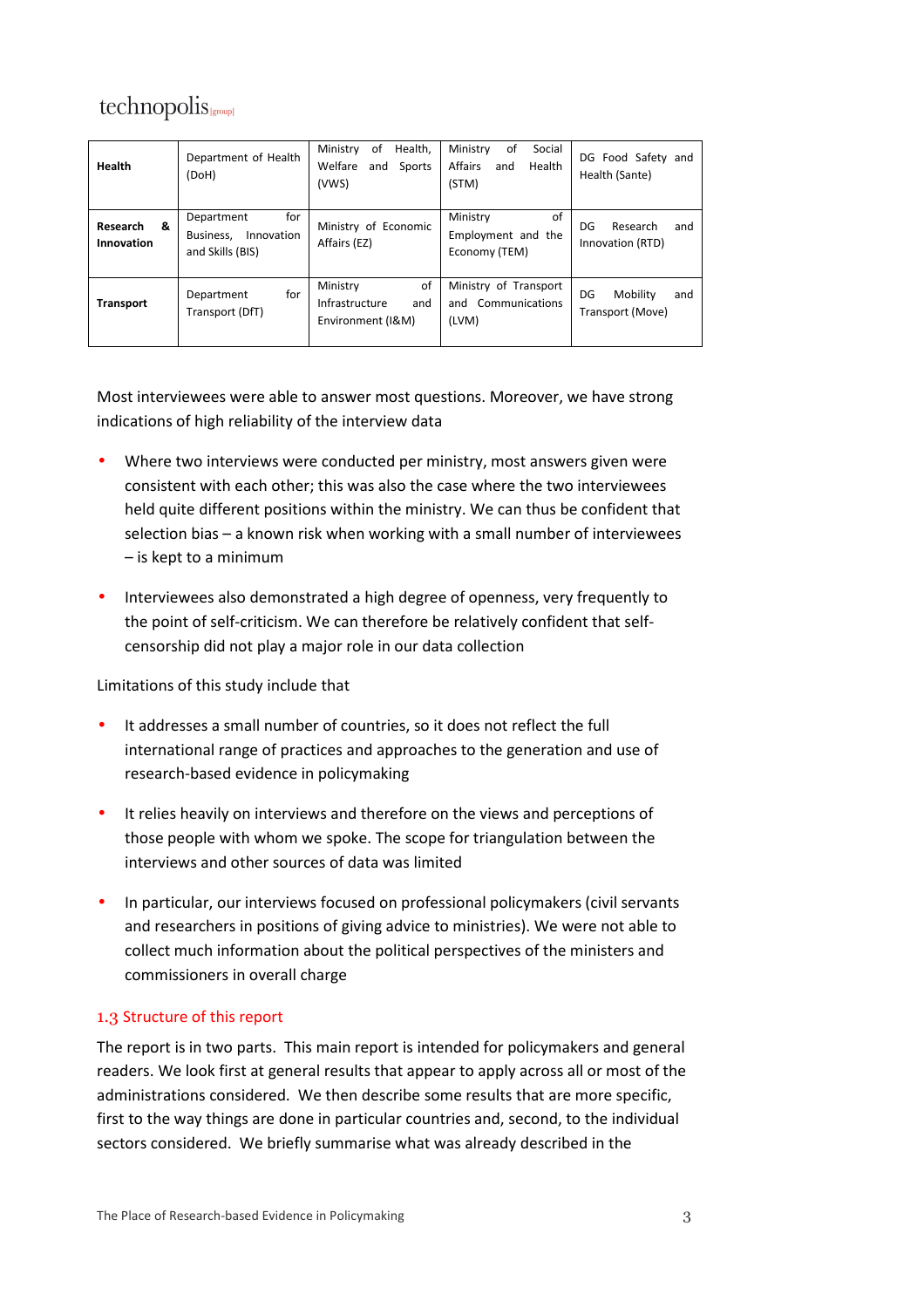# technopolis sroup

literature about the use of research-based evidence and comment on this based on the results of our study. We conclude with some suggestions about good practice, though in reading these, the reader should be mindful of the importance of both national and sector contexts in determining the best way to develop policy.

The second part of the report comprises appendices that describe our method, country by country findings and the results of our literature review in more detail. It is aimed at those conducting the Danish part of the DFiR study and at others wanting to verify, reproduce or extend the research.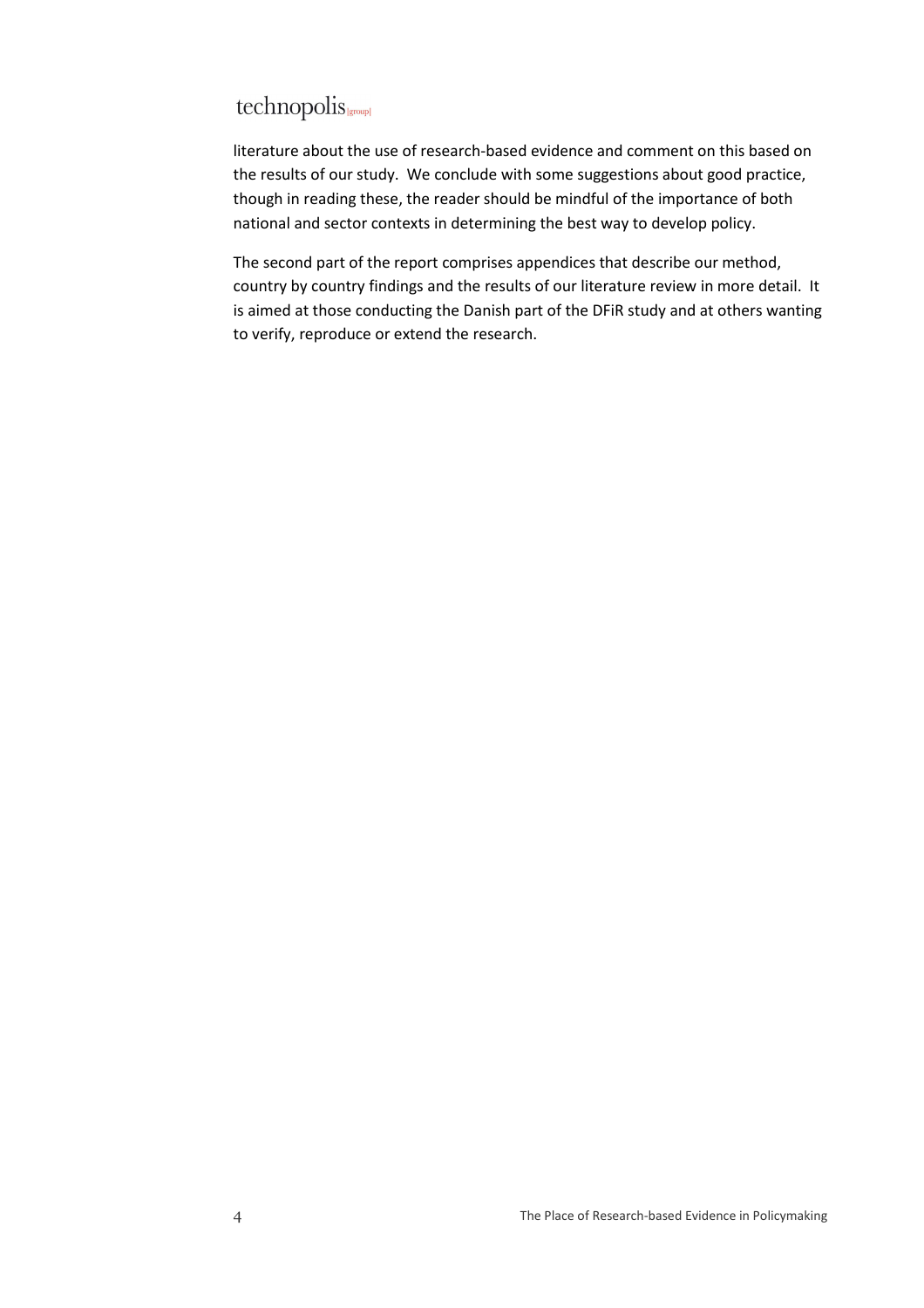#### 2. The use of research-based evidence in policymaking

In this section, we set out the major conclusions that apply across countries and ministry sectors. We consider why policymakers (generally civil servants) want to use research-based evidence in setting policy, especially in this period of austerity. We look at the way policymakers see the role of politicians in relation to evidence use and then at the use of evidence in addressing policies that cut across the interests of individual ministries. Next we look at the way ministries use different suppliers of evidence. We point out how important it is for ministries to have people with the capacity to work with research-based evidence, how evidence is quality controlled and the extent to which the use of evidence is connected to a formalised 'policy cycle' that systematically maps a course from problem definition through designing and implementing a policy or programme, evaluating it and learning from the experience in the design of future policy.

#### 2.1 Drivers and demand for evidence

#### *2.1.1 Demand for evidence in a time of austerity*

#### **The new public management movement has historically been an important driver for using a mixture of research-based evidence and monitoring data, in policymaking**

All the people we consulted said that research-based evidence is of fundamental importance in policymaking. They tended to see opportunities for increasing and improving the use of evidence beyond present-day levels. They would regard such a development as intrinsically a good thing. However, they also acknowledged that policy itself can never be **fully** evidence driven and understand that political, electoral, financial and diplomatic pressures as well as a host of other factors naturally inform decision making.

Most saw the New Public Management movement as one now relatively longstanding driving force behind this interest in research-based evidence. To varying degrees, all the ministries had an 'evaluation culture' (Dahler-Larsen 2012, 2013) that has its origins in the New Public Management going back to the 1980s (Hood 1991).

While the New Public Management is clearly an important influence, its focus has historically been the on daily operations of the state. Typically, it is implemented through 'performance contracts', for example between a ministry and its agencies. In the UK these are known as 'service level agreements', which is a useful label reflecting the focus of the new public management on the state delivering services to citizens at agreed levels of quality, reliability and cost. That is, it tends to focus on the delivery of existing policies rather than the development of new ones.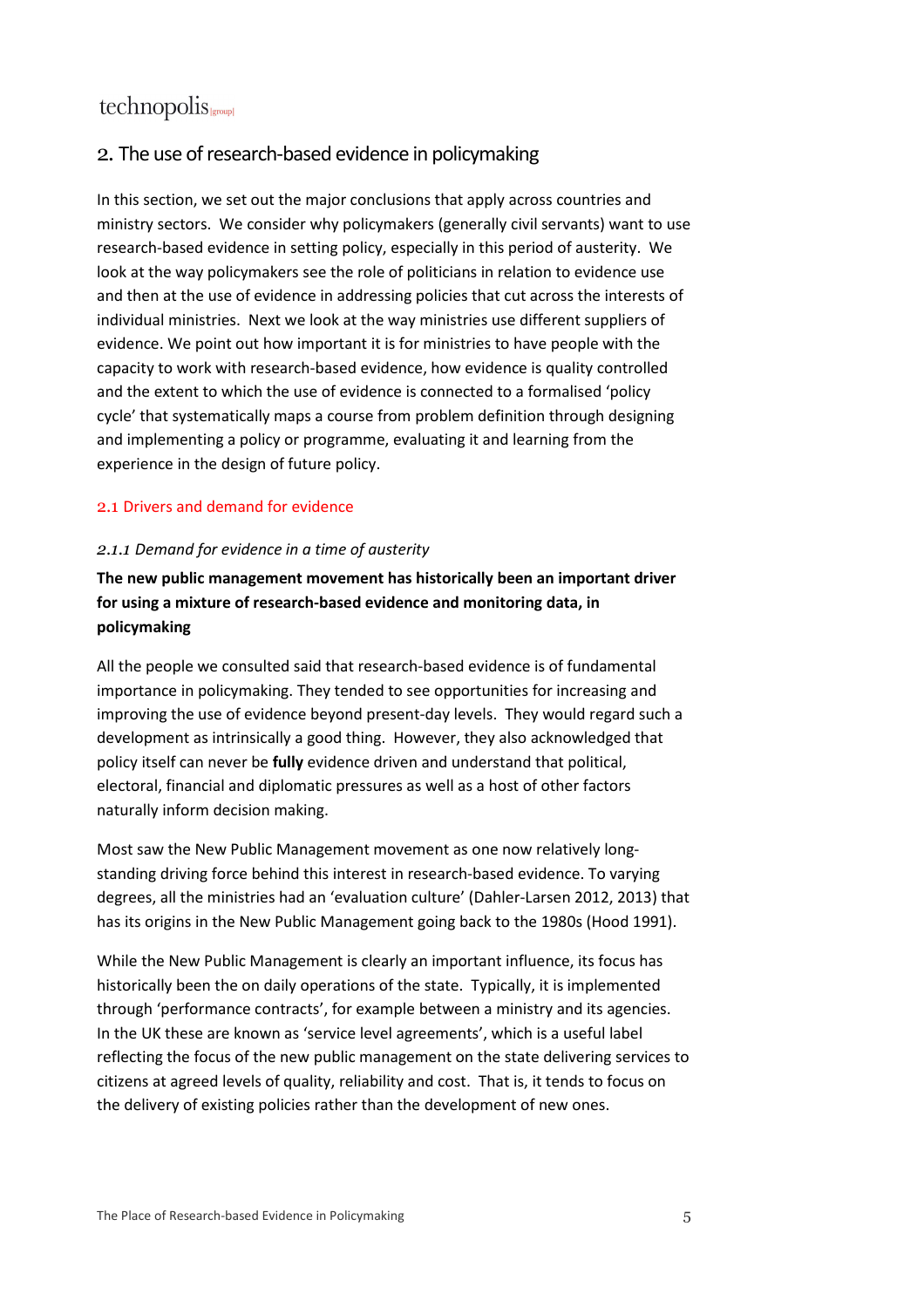Lack of resources is frequently noted as an issue in ministries. But whilst the recent funding cuts often referred to by interviewees derive from the financial crisis and austerity programmes of recent years, it is worth noting that trends towards smaller ministries and more accountability through evaluation have been in place since well before the financial crisis.

#### **A more recent driver has been the idea that policy should be based on 'what works', rather than ideology**

It was after the Blair (and subsequently the Obama) administrations started emphasising the importance of 'what works' as opposed to ideology in designing policy (see Appendix C) that the need for research-based evidence extended further beyond the monitoring perspective relevant to managing service level agreements and towards the more wide ranging types of evidence relevant to setting policy directions.

Implicitly, this increased role of evidence in policy formulation challenges the boundary between 'politically inspired' policies and those generated by more technocratic means, potentially challenging the boundary between the responsibilities of civil service policymakers and the politicians they serve.

#### **The financial crisis has increased the importance of evidence**

Recent economic pressures have further increased demands for greater efficiency. Across the board, funding cuts are a two-fold driver for evidence use. First, decreased levels of funding for ministries reduce the resources available to carry out research or to procure, generate or analyse evidence. At the same time, funding cuts have also led to demands for greater accountability in policymaking. In many cases, this involves an especial emphasis on quantitative methods of estimating the economic benefits of policy. New policies increasingly need to be justified, notably though ex ante impact assessment, interim and ex post evaluation.

Critically, this has also led to the need for more sophisticated data, as well as methods to measure, assess or forecast wider impacts, both of a direct economic and a wider social and economic nature. This dual effect means that the demand for evidence has increased, but the resources with which to generate and analyse it have shrunk.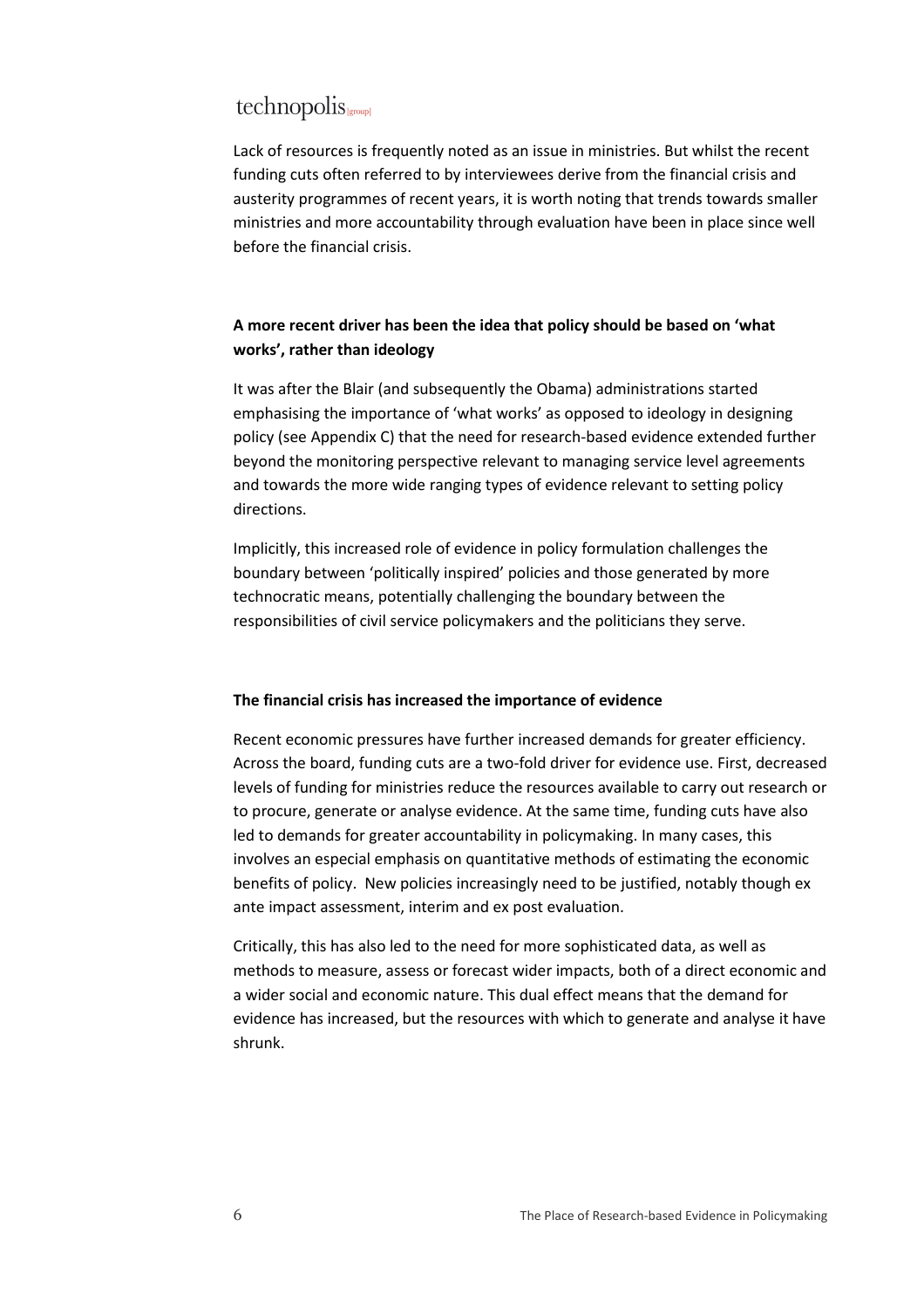#### **Policymakers need a mix of rapidly available evidence to underpin short-term decision-making and programmes of longer-term work that help them address likely future evidence needs**

The main high-level conclusion when looking across our sample of three countries and the European Commission is that there is a fundamental tension that decisively shapes the landscape of evidence-based policymaking. On one side, pressures on funding have led to a need for greater accountability, efficiency, standardisation and clear explanation, direct utility and targeted focus of all activities undertaken by ministries, including collection of evidence. At the same time, the complexity of ministries' activities, the political challenges of the present day and the need better to understand a diverse range of long-term impacts of policies, necessitates a broad and integrated understanding by ministries. This in turn triggers demands for crossministry coordination and dialogue as well as the need for evidence collection of wider scope not directly targeted at measuring or justifying particular, immediate policy needs. This type of work is variously termed 'strategic', 'prospective' or 'foresight' and is essential in providing the policymaking sphere with a broader view and making it more responsive and prepared for emerging policy needs. However, these endeavours do not readily fit into the 'New Public Management' paradigm of direct efficiency, accountability and targeted, immediate focus.

#### **Policymakers have to manage a 'dynamic inconsistency' between the pace of evidence generation and the needs of current and future policies.**

The dynamic inconsistency between the timescales relevant in politics and research is well known. The political incentive system rests on politicians being (re-)elected and therefore on doing things that generate approval in the comparatively short term. Hence ministers are always in a hurry. Research often cannot produce results within a parliamentary term and very rarely can research results be put into social practice in such a short time. One of the preconditions for successful research policy is therefore to generate political rewards in a relevant timescale. Changing the nature of the political debate so that the act of supporting research is itself seen as a sensible long-term investment in the interests of the nation often does this. Where research policy is not politically contentious, this brings political credit to those who promote it. High-level research and innovation councils often help play a bridging role between political and research timescales, legitimising the idea that supporting research is a good thing in and of itself (OECD, 2009).

The use of research-based evidence for policymaking runs into a similar dynamic inconsistency. Many policy problems (or opportunities) have to be addressed immediately; often there is little time to wait for new or missing evidence to be generated. The policymakers we interviewed have collectively a repertoire of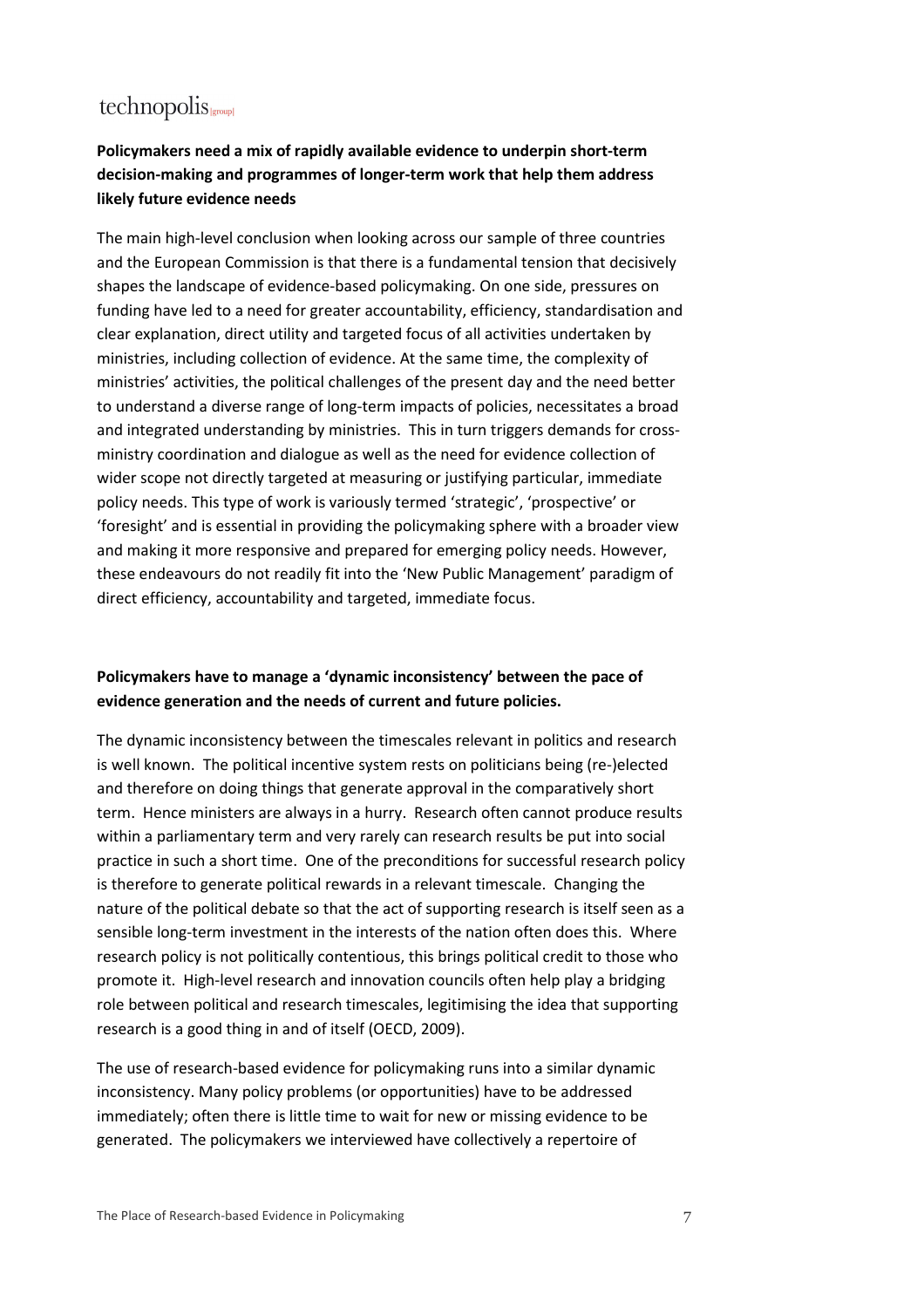behaviours for obtaining evidence, depending upon its urgency and whether they can act proactively to obtain it (Figure 1).



Figure 1 Options for obtaining research-based evidence

Where policy has to react to a new and urgent situation (such as an epidemic) there may be little choice but reactively to use available scientific advice. One of the strengths of the UK system is that its Chief Scientific Advisers are ready at any time to connect ministry evidence needs with research through their personal and professional networks. The key seems to be as efficiently reactive as possible, whether by using 'captive' information sources such as government labs or outputs from other kinds of boundary organisations (SE quadrant of Figure 1).

Where there is a little more time, typically in the design of a new or modified policy intervention, it is also possible to do or commission studies to underpin policy development. All the ministries we interviewed had budgets for this. Inherently, the fairly short time available focuses the evidence collection towards the collection and use of evidence based on existing knowledge or theory – and therefore studies – than original research ('discovery'). Here the policy maker needs either to get a good overview of what is known by reviewing existing literature, surveying the extent of the problem etc or to engage more closely with the scope, design or evaluation of the policy intervention. Some of this work – especially evaluation - may be mandatory, providing a strong basis for the ministry to ask for budget (SW quadrant).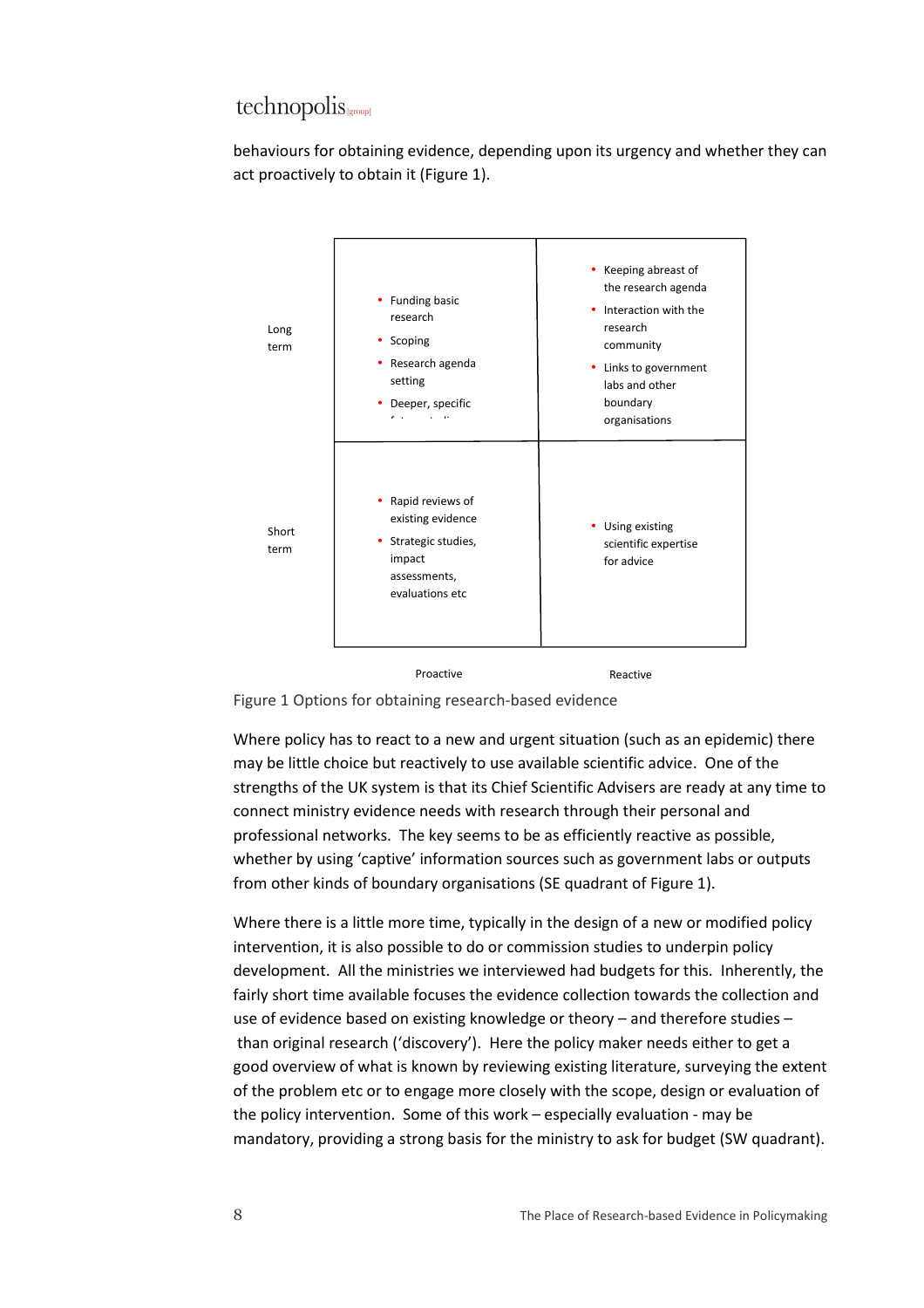Filling evidence gaps, however, requires research and a longer timescale. In some cases, the need will be for more fundamental work than can be conducted in the short term. Policymakers can proactively commission needed research and studies, including basic research, or buy work such as road mapping that helps identify and set research agendas required to understand and satisfy future evidence needs (NW quadrant).

Not everything can be anticipated, so the policymaker needs also to be able to monitor and understand signals emerging from research that is initiated bottom up or that has been conducted based on others' needs (NE quadrant).

#### **Foresight is becoming more attractive because it provides a way to think about future evidence needs (as opposed to being a way to satisfy those needs)**

Across many interviews, participants noted the growing need for foresight studies that are broader than typical policy evaluations and have a strong forward-looking element, which aim to help develop an understanding of future policy needs, or of emerging fields of concern and/or opportunity.

- Foresight provides a way to reflect on future policy needs. It is not a useful way to **predict** the future but is helpful as a technique for thinking about future possibilities in a structured way so that the ministry is prepared for alternative policy futures
- Once alternative policy futures are understood, the ministry can also understand its likely evidence needs – and use this understanding to inform its strategy for research and evidence collection

Whilst interviewees are enthusiastic about foresight and rate it as a growing and important field, it does not readily fit into the paradigm of focused and targeted, policy-specific culture of evidence, exemplified by the strong focus on policy monitoring, ex ante assessment and evaluation. Foresight by definition is broad, with open outcomes, and its ultimate value is contingent on whether the threats and opportunities it highlights actually materialise. Moreover, the robustness that foresight can have is inherently in question: even with significant expert input, looking ahead, or extrapolating from past and present to the future entails clear methodological dangers.

As such, where ministry's research budgets are cut, wider strategic and foresight projects may be vulnerable. But despite this it is evident that its potential longerterm benefits have led to a resurgence of foresight. High quality foresight requires some degree of formal commitment. Whilst foresight activities are generally not formalised in as much detail as for instance evaluations, the trend is towards having a general strategy for foresight, noting for instance some key areas where a ministry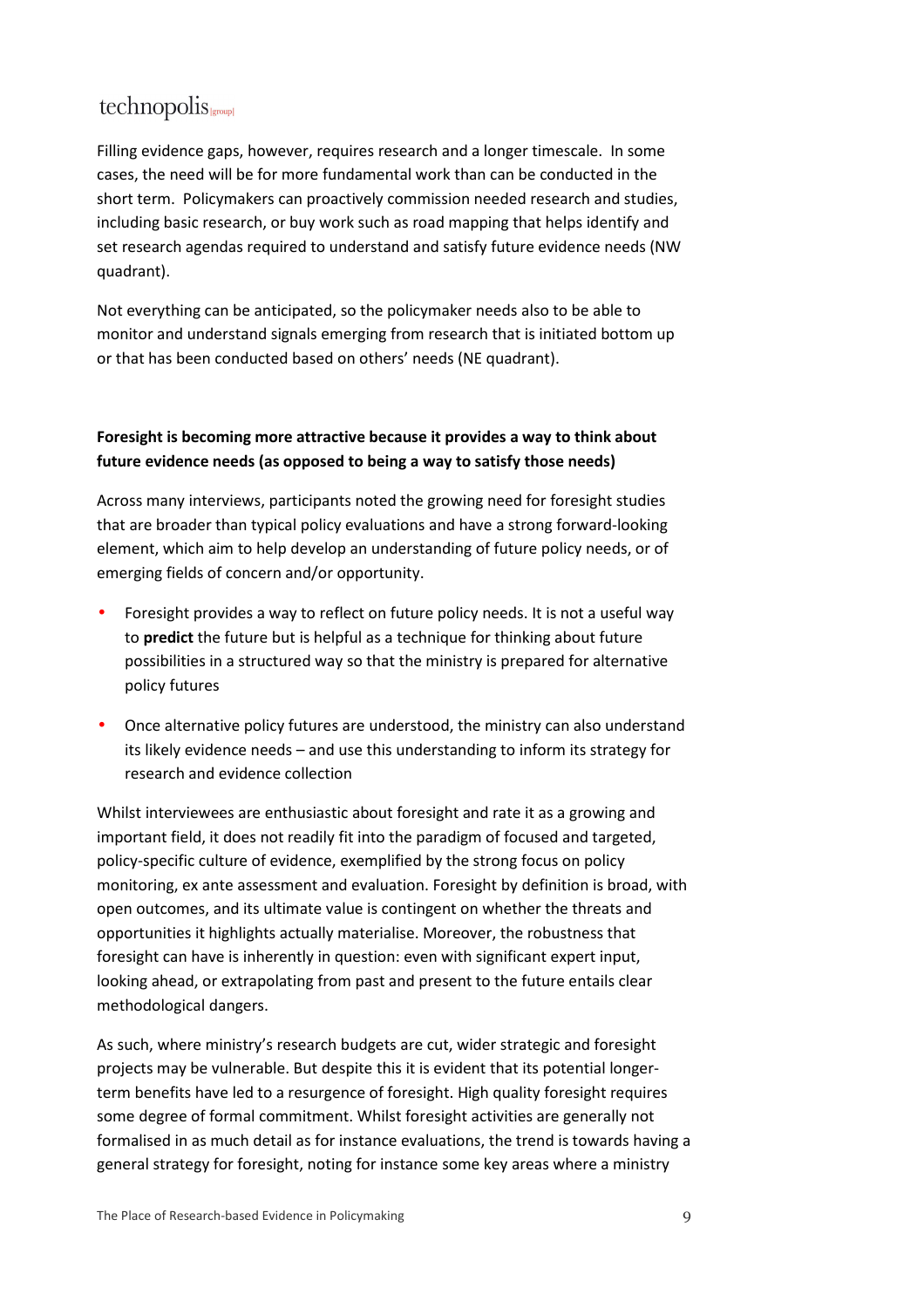intends to conduct and commission work to generate a greater understanding, as well as the need to allocate a suitable budget to such endeavours.

#### *2.1.2 Evidence and the political sphere*

#### **Civil servants rather than politicians generate most demand for evidence**

While there has been pressure for increased use of evidence from the political level, responsibility for the sustained evidence production and the strategies needed to generate it remains firmly with the civil service. This is perhaps not surprising, since in the countries we looked at the civil service tends the machinery of government and implements policy over the long term.

#### **Politicians sometimes prefer 'evidence-informed' to 'evidence-based' policy**

There is broad consensus amongst our interviewees that evidence is not the only aspect influencing political decisions. Other relevant factors include financial concerns, electoral concerns – both tactically in terms of ensuring re-election, but also more broadly to respond to public opinion or concern – as well as wider diplomatic concerns (ie considering potential responses to policy from abroad). Among the civil servants we interviewed, too, there was little appetite for a 'dictatorship of science', where the task of policymakers and politicians would be simply to do what the evidence said. As our literature review suggested, 'evidencebased policy' is perhaps a misnomer, and 'evidence-informed policy' is a more accurate descriptor of the fact that at the political level there is a need to trade off the implications of the evidence against other considerations. Interviews in from Finland suggest that some degree of dialogue between politicians and evidence specialists is changing the pattern of evidence use and the sources from which government is prepared to take evidence. In particular, it is increasingly interested in evidence that comes from outside the government labs and the 'usual suspects' among Finnish-based consultants, so government has used a greater number of independent committees to investigate policy questions in recent years.

#### **While civil servants generally believe that they can identify selective use of evidence by lobbyists, they felt that on occasion their political masters were not above using this tactic themselves**

Our interviewees feel that ministries' increasing ability to identify and use policyrelevant evidence meant that they were becoming harder for people presenting onesided evidence to fool. But they can also point to instances where politicians had effectively decided upon certain policy measures without reference to evidence, leaving policymakers with the task of compiling 'policy-based evidence' after the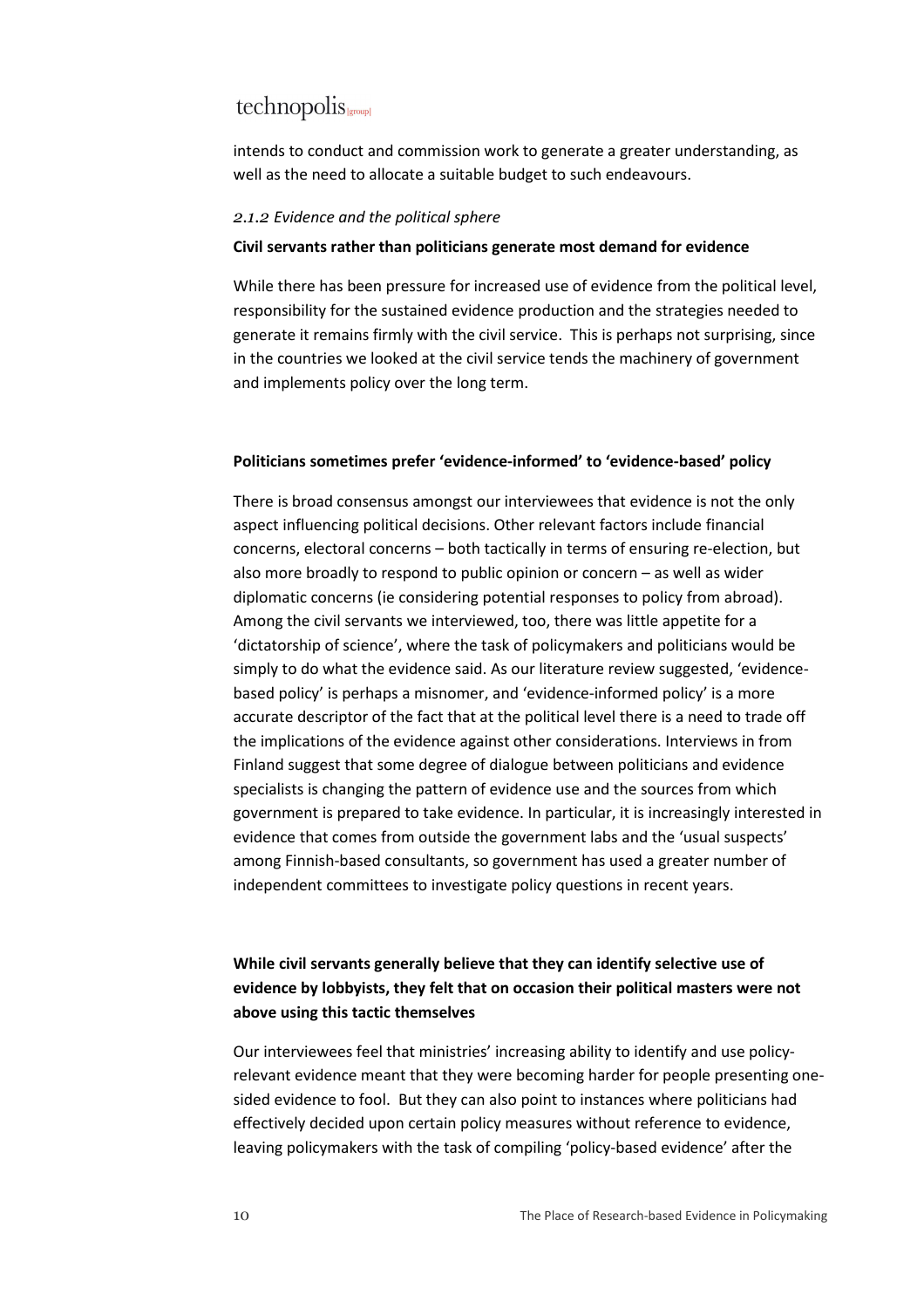event. The political level is on some rare occasions also capable of entirely disregarding evidence unfavourable to its preferred policy options.

#### **But generally, the more robust the evidence the greater its chances of forming a basis for policy**

Whilst policymakers largely accept that politicians need to take into account considerations other than the evidence base, a strong evidence base can nevertheless help override such considerations better than a weak evidence base. In order to ensure consistently strong evidence bases, a certain degree of autonomy of the policy sphere is important: undue political influence over the evidence process can place limits on the quality of evidence.

Interviewees' reflections on examples of successful and unsuccessful uses of evidence in policymaking confirm this view.<sup>1</sup> Examples of unsuccessful use of evidence in policymaking include using poor evidence as a starting point as well as disregard for strong evidence. Sometimes, the poor quality of available evidence was a result of the need to act quickly based on limited information – at the time of the interviews, the Charlie Hebdo shooting and the Ebola crisis in West Africa were among the examples given. Successful examples of evidence-based policymaking fairly consistently involved devoting due time and attention to producing an evidence base, evidence that was judged to be of a particularly high standard and that was available in accessible form. When evidence had these characteristics it was judged to be sufficiently robust decisively to influence political decisions.

Broadly, it is clear that there is widespread understanding that politics cannot blindly follow the recommendations of evidence, and also that real world events sometimes trigger short-term evidence needs, to which the policy sphere must respond. However, excessive political influence on evidence use in ministries risks undermining the capacity to produce the best possible evidence base, which in turn can undermine the capacity of evidence to influence political decisions.

<sup>1</sup> As interviewees were given assurance of aggregated reporting, we cannot disclose individual examples given, as these would inevitably connect directly back to the specific interviewees.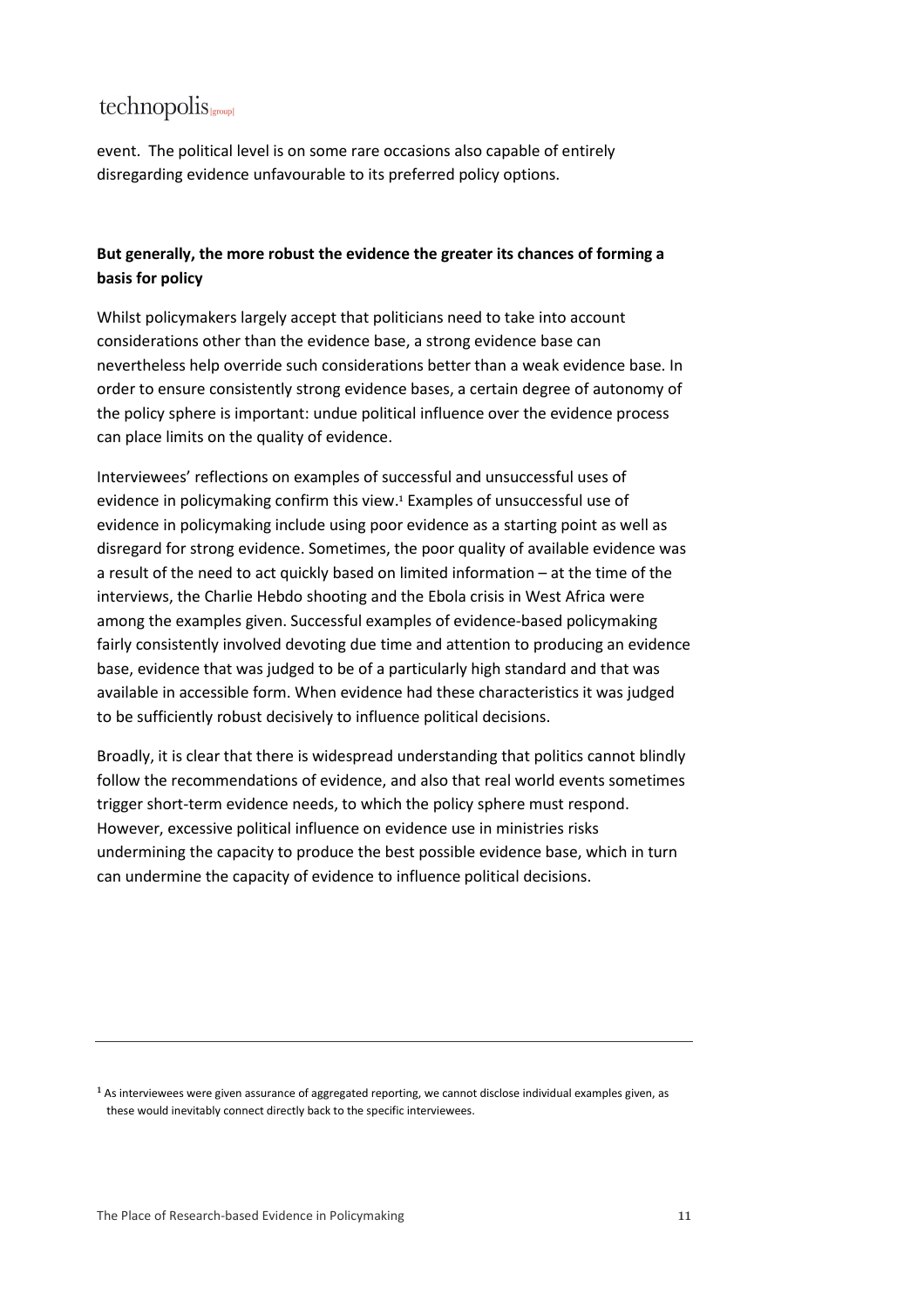#### *2.1.3 Cross-ministry issues*

#### **A growing number of policy issues cross the boundaries between ministries and their sector responsibilities**

Division into sectoral ministries is an established organisational feature of government yet a growing number of policy issues cross the boundaries between them, notably in relation to the so-called grand challenges: ageing populations, climate change, sustainable energy, security and so on. As with wider strategic and foresight evidence, the growing importance of cross-ministry work does not fit easily with the structure-driven approach of New Public Management, where clear delineation of responsibility and separation of functions are key organising principles. The nature of many policy issues forces compartmentalised government into deeper integration, including and understanding of how policies in one sector might well have impacts and trigger new policy needs in others. Boundaries between ministries have been additionally blurred through growing interest in impact assessment. Especially where wider impacts (rather than direct outcomes) of policy are to be measured or assessed, they often cross over into the remit of other ministries, eg a policy in transport might have impacts on the environment, health and jobs.

#### **Cross-ministry cooperation in evidence collection is fairly easy where few ministries are involved, but wider issues need new external structures**

The cross-sectoral nature of many issues requiring policy attention has gone some way to breaking down the divisions between ministries, with most interviewees noting at least some level of cross-ministry activity, including notably the joint collection of evidence. In small-scale collaborations, involving for instance two or three ministries, ministries are generally able to commission, conduct and publish studies together without any significant problems.

However, at a larger scale, where an area of investigation becomes relevant to a large number of ministries, a coordinated approach becomes difficult and mechanisms are required to ensure results can be better achieved beyond the traditional ministerial structure, without competing ministerial interests or paradigms endangering success. In the UK, the Cabinet Office has therefore started several 'What Works Centres' as evidence gathering facilities with cross-ministerial involvement, whilst the EC has a system of assembling cross-DG panels with representatives of each DG involved in order to lead activities. Whilst our data do not allow clear conclusions on what an ideal approach should look like, some degree of identification of issues relevant to several ministries, and an available system to ensure coordination of evidence collection above the ministry-level appears to be an important emerging practice.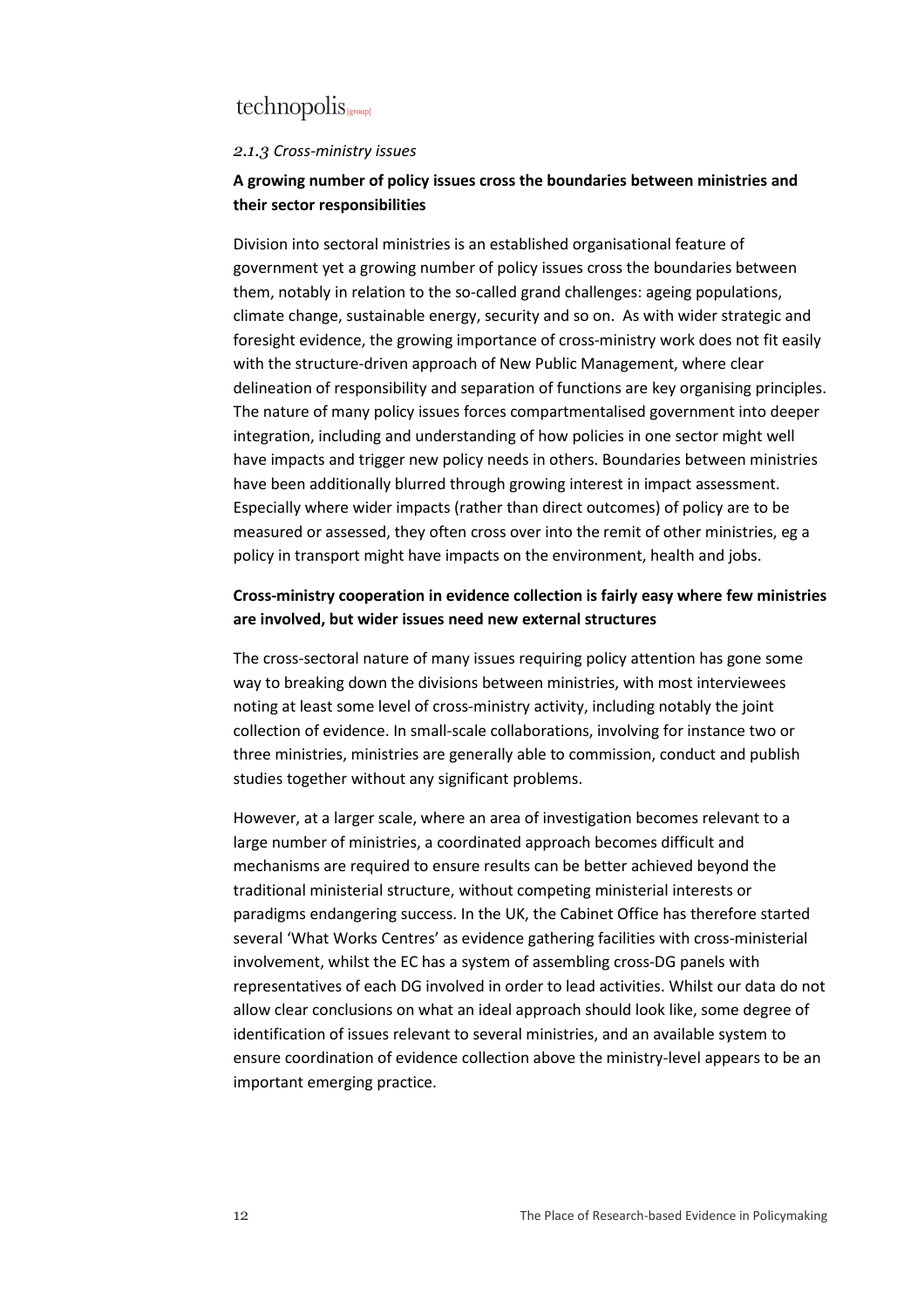#### 2.2 Supply and suppliers of evidence

#### **Ministries use informal as well as formal ways to access evidence**

Reduced research budgets mean that ministries have to become more embedded in networks with evidence producers, notably universities, in order to access longerterm developments in research. The ability to do this depends upon civil servants being well educated and to some degree research trained, so that their absorptive capacity is high. A corollary is that they tend to interact with a limited number of (chiefly national) sources of evidence and this involves a risk that they obtain only a partial view of the evidence base.

In the absence of captive evidence infrastructures, we see a particularly profound transition in the UK towards much smaller ministries that are trying to become more embedded in the national and international research landscape, as an intelligent customer, sharer and provider of evidence, both through formal channels (eg comprehensive publication portals), as well as informally through closer ties between analysts and policy makers inside the ministry and evidence providers outside of it. In the presence of evidence-providing agencies and captive institutes, this internal versus external divide, and consequent transition from large and closed to open and embedded ministries is not as clearly evident in Finland or the Netherlands. But despite these differences in overall context, the ways in which ministries aim to respond to the dual pressure on evidence use are comparable, or at least offer useful observations where approaches do diverge.

#### **There is a broad trend from using captive evidence sources towards 'marketisation'**

The UK has had few government labs since the 1980s. At the other extreme, the EC has access to the JRC for all purposes. In Finland and The Netherlands, some ministries have labs or captive institutes while others do not. As a result, few if any ministries have external evidence suppliers at the boundary between research and evidence production that are fully captive. All make use of universities, consultancies and where relevant research institutes as sources of evidence. In the UK, universities are seen as much more legitimate and credible than other sources; elsewhere there appears not to be a status hierarchy.

Broadly, our interviewees indicated that while all research and study budgets were under some pressure, reductions were most severe in the area of long term, proactive work – presumably because the effects of reduced funding (in terms of ministries' declining ability to identify and tackle longer term policy issues) were not visible in the short term. The pressure appeared to be lower where there were relevant government labs – presumably because their established positions in the state budget makes their budgets defensible, while budgets for long term, external research or studies have fewer defenders inside the budgeting process.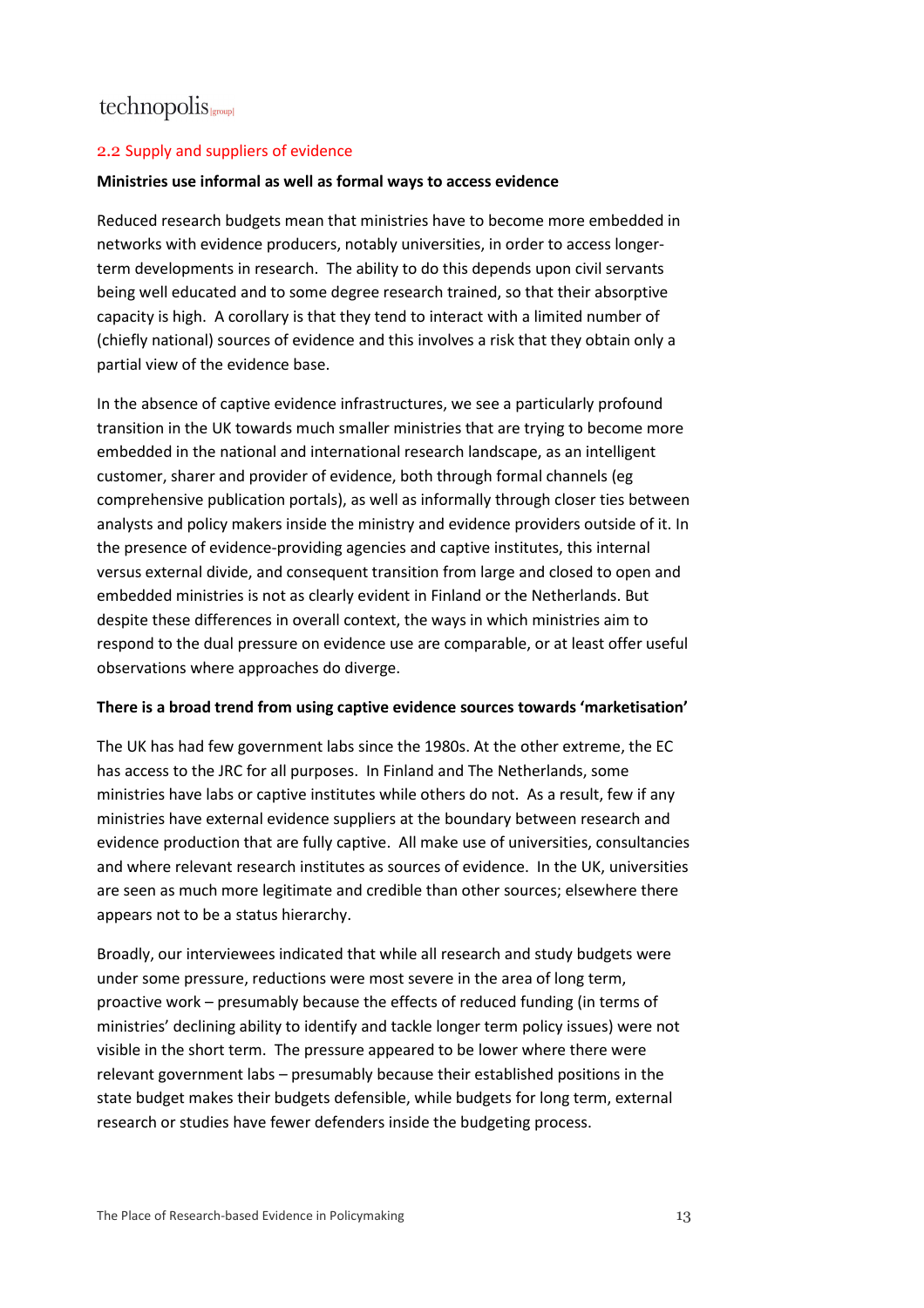A corollary of marketisation is that no-one takes responsibility for the health and sustainability of the supply side. Norway is outside the scope of this study, but it is noteworthy that Norwegian ministries are required to take account of the continued availability of supply, given the small size of the Norwegian market.

#### **However, the possible relationships with evidence suppliers have various imperfections**

Relations with 'captive' labs or institutes enjoy the benefits of long term planning but risk 'capture' of the research agenda by the institute. There is a similar risk where policymakers become embedded in academic networks, even if they then do not pay for the evidence they obtain. Our interviewees did not discuss risks associated with consultancies except in the case of Finland, where the small size of the domestic market means that the same small number of good firms tend to win most of the contracts, again leading to a risk that ideas are not refreshed. Framework contracts are increasingly used to simplify and speed up procurement. Again, while our interviewees did not discuss the disadvantages of such arrangements, it is worth pointing out that they can involve the same problem of lack of renewal of ideas and that they inherently involve a trade-off for the ministry: easier procurement against access to a more limited set of suppliers. In the Finnish case, government has deliberately sought 'different' sources of advice from a range of external committees in recent years.

#### **Technical councils and standing committees tend not to be central to evidence collection – rather they are more important for legitimation**

Standing scientific councils or committees of experts are used to a degree in the UK and the EC, less so in the Netherlands and Finland. Their main uses are quality control and legitimation, rather than the provision of evidence. The EC more often uses *ad hoc* expert groups to provide evidence and advice.

#### **Surprisingly, high-level councils that potentially could provide policy coordination across government as a whole appeared to have little effect on policymaking at individual ministry level**

There is a second and higher level of policy council such as the Finnish Research and Innovation Council or the Dutch WRR that answers to government at a high level – usually the Prime Minister. The UK maintains the UK Council for Science and Technology, which answers *ad hoc* questions from government about science and its implications for policy. Curiously, these organisations' impact was barely visible to our interviewees.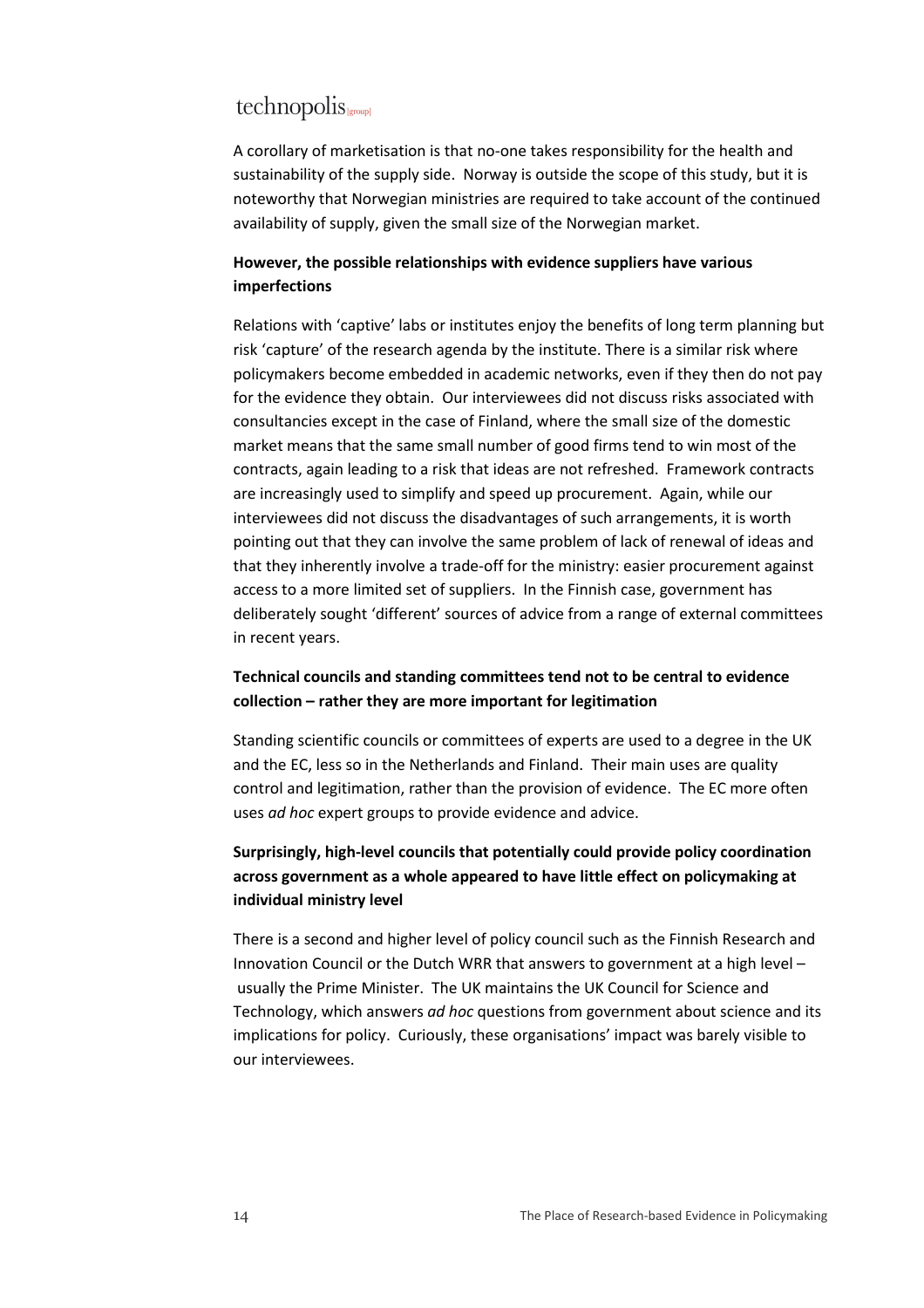#### **International sources of evidence tend to be used for benchmarking and background understanding of the international context, rather than for generating specific policy-focused evidence.**

The sources of international evidence mentioned by interviewees are almost only international organisations such as the OECD, European Commission, World Health Organisation and so on. These tend to collate statistics and to examine practices rather than to provide end-users with custom studies relating to specific policy initiatives. Policymakers in one country tended not to use research institutes or consultants from another. The EC is not an exception, in the sense that it regards the EU as its 'home' country and buys little evidence from outside the Union.

#### 2.3 Absorptive capacity and the enlightenment model

**In general, ministries are moving towards an 'enlightenment model'<sup>2</sup>, in which they have high internal capacity to acquire and generate evidence, in part by engaging in the wider evidence community in an open way** 

#### **Ministries' absorptive capacity has been increasing, partly in response to shrinking ministry size and research budgets**

Pressures to reduce staffing in ministries result in a need for remaining staff to be more capable. In relation to evidence acquisition, further pressure on budgets mean that policymakers have to do more with less money. An additional pressure in the EC is the longer-term process of agencification, in which operative tasks are being moved out to executive agencies leaving directorates general to be more exclusively focused on policy. As a result, within ministries, the 'distance' between individuals charged with analysis and evidence collection on one hand and formulation and implementation of policy on the other has decreased in recent years.

These changes mean that ministries make efforts to ensure that staffs are generally literate in relevant areas of science and evidence collection. This does not equate to ministries staffed by scientists but instead to ensuring some degree of knowledge of both the policymaking world and the research and science world. It affects recruitment criteria to some extent – with increased willingness to take on nongeneralists and to value research capability. Some ministries ensure they have direct access to scientific literature and evidence bases more generally, as well as tools to conduct reviews of evidence internally and at short notice.

 $^2$  We discuss various models of the relationship between research-based evidence and policymaking in Chapter 4. In the 'enlightenment model' policymakers are well versed in both research and the policy process, and are able to make good use of existing knowledge as well as to commission new studies where they can see knowledge gaps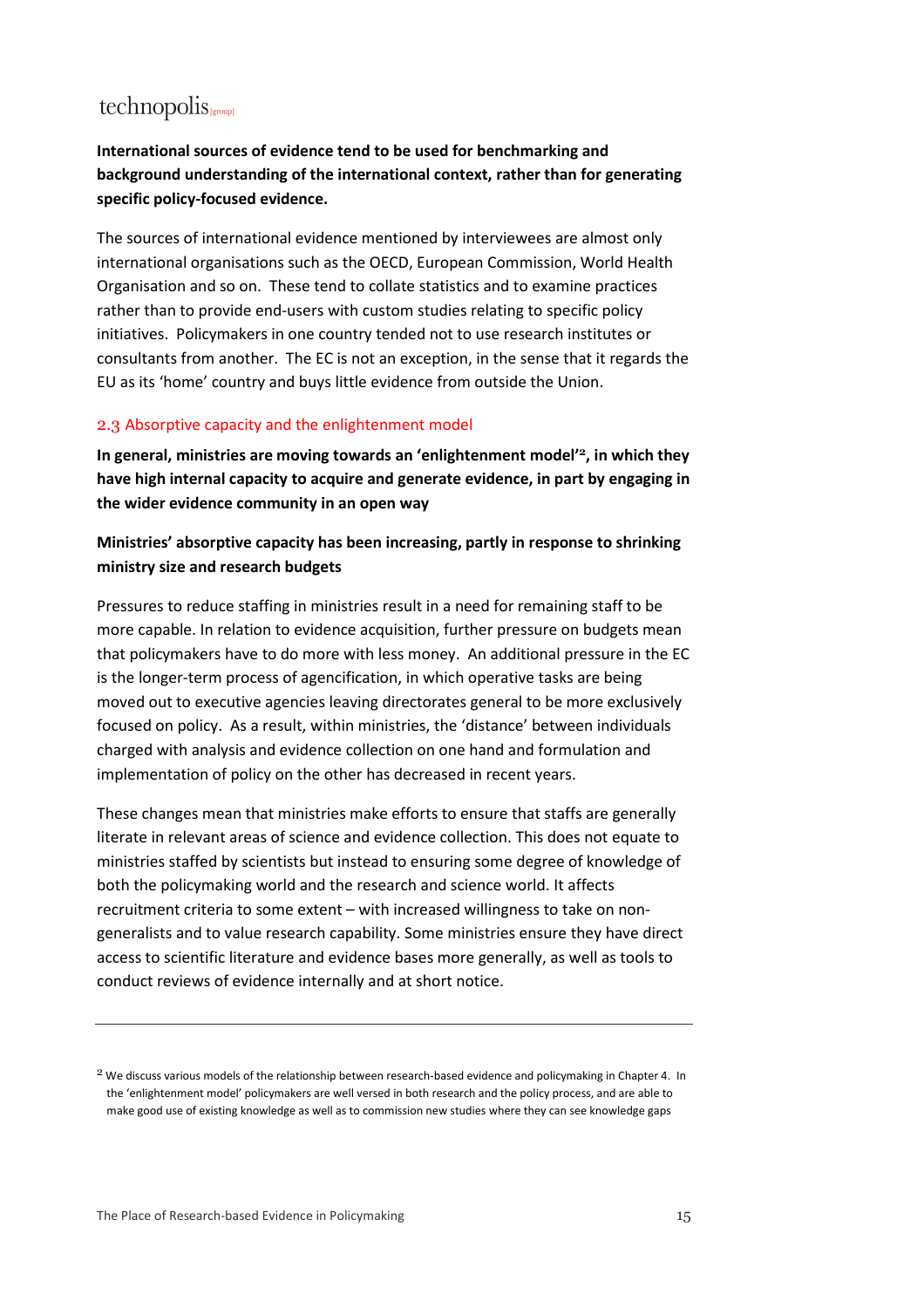In the UK, the long-standing model of the Government Chief Scientific Advisor has been expanded to create additional Scientific Advisors for each ministry, who can offer rapid advice and 'know-who' when required. We view this as a particular extension to the absorptive capacity of the ministries.

Systems with strong government labs or close relations with institutes (Finland and The Netherlands) appear to have a lower density of research-capable people in the ministries than those who have to collect evidence primarily through external organisations.

#### **Increased absorptive capacity and integration of policymakers into the wider research community goes hand in hand with greater transparency – especially in terms of publishing the evidence used by government**

Open publication of studies and evidence conducted or commissioned by ministries is not only viewed as part of government's accountability but also viewed as necessary if the civil servants are to involved in the wider pattern of knowledge exchange within the research community. Open and user-friendly access to data and reports also reduces the risk of duplication of effort. I the context of a wider policy of making government data available to citizens, the UK is creating a government-wide Web portal for all relevant evidence while The Netherlands is in the process of developing a protocol to specify what evidence should be put into the public domain.

#### 2.4 Quality and credibility

#### **For the most part, ministries are more interested in the quality of evidence than in who produced it**

The policymakers we consulted are confident in their own ability and that of their colleagues to assess the quality of evidence, no matter what its origins. For their own purposes, therefore, they were happy to use whatever evidence they could acquire. In the UK however, there was a clear preference for using evidence from universities in public discussion. The universities have higher status than others and are believed to be more independent and objective so the UK ministries tend to believe that academic evidence is inherently more persuasive than evidence from other sources.

#### **Policymakers generally make their own judgements about the quality of evidence available to them. In some cases they may use a committee for legitimation**

Quality control of evidence is rarely formalised and most often relies on the expertise of people in the ministry. It is generally done *ad hoc*, if it is done separately from examining the evidence itself at all. In such cases an official might ask a colleague or an independent (often academic) peer to look at the evidence. Generally, the final defence against poor quality is publication: evidence used must be able to withstand public scrutiny. Only in a small number of cases would evidence be subject to formal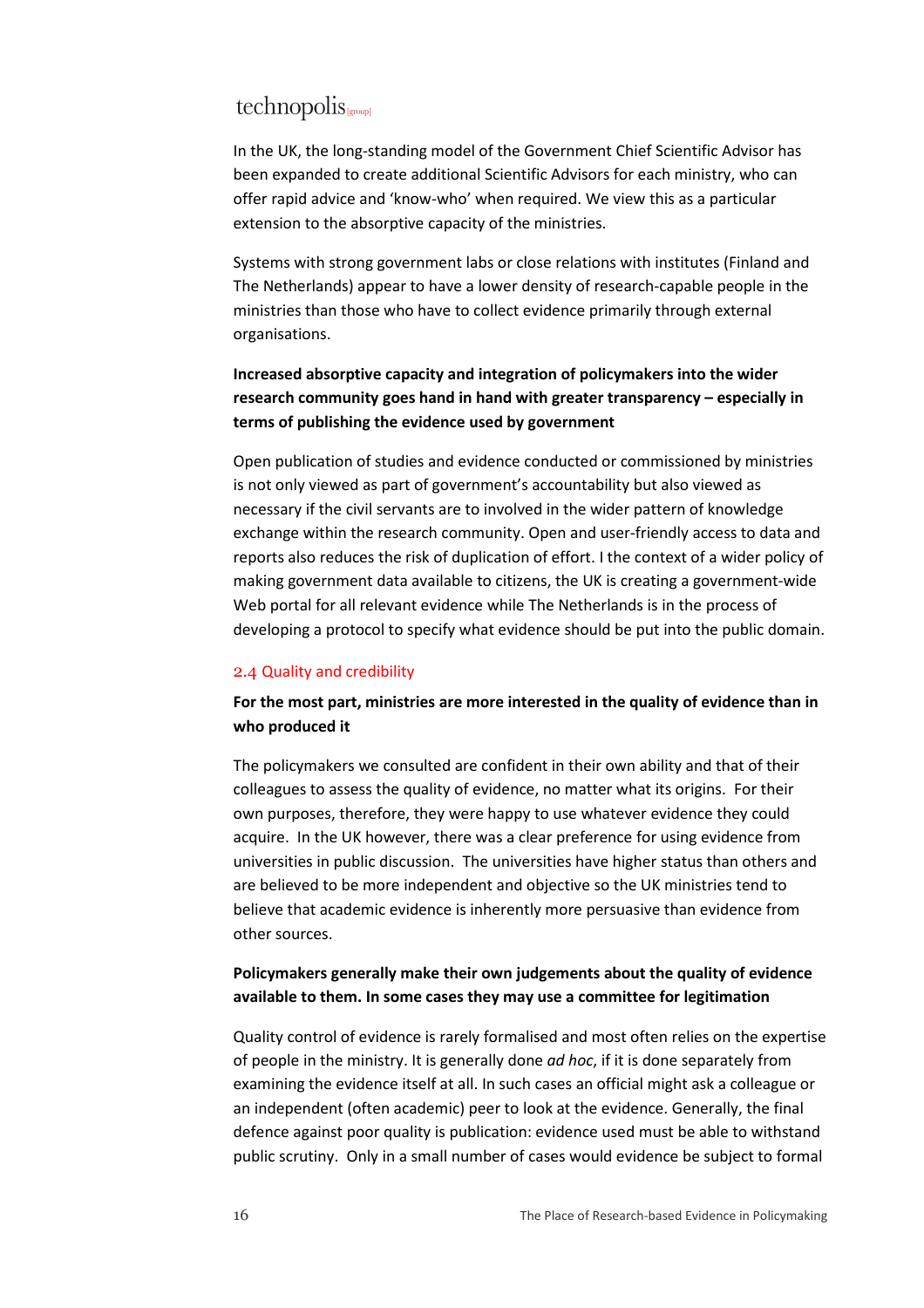scrutiny, primarily in health ministries where there are standing committees that consider various scientific and policy areas or agencies like the UK's National Institute for Health and Care Excellence, which produces clinical guidelines for the healthcare system.

#### **Policymakers want to experiment with new types of evidence though so far this is at an early stage**

Several of the ministries we contacted identified a trend towards experimentation as an aid to designing and evaluating policy instruments. There is a particularly strong interest in randomised control trials. However, only the UK's Department of Education said it is actually conducting or sponsoring such trials. A number of ministries referred to the desirability of setting up cross-government policy laboratories and mentioned the Danish MindLab as a model.

The rise of 'big data' presents an opportunity to generate significantly improved capacity for monitoring and analysis. This is also at an embryonic stage, with policymakers beginning to explore the possibilities that this might entail. Most often, the intention is to combine ministries' existing programme and policy data with other larger data sets, eg on the life course of programme participants (be they individuals, families, groups or companies). The hope is that this can lead to more robust evidence about policy needs and effectiveness while also being 'minimally invasive' in the sense of avoiding the need to contact people or companies. While there is policy interest in big data there are also substantial issues regarding data protection law and the amount of experience with using big data for policy or evaluation remains limited.

#### 2.5 Evidence and the policy cycle

**Only the European Commission consistently ties evidence collection to a formal policy cycle. At the national level, ministries vary greatly in the extent to which they use such a cycle** 

Policymakers disagree about the usefulness of a formalised policymaking process, or a policy cycle, as a framework for triggering the collection and use of different types of evidence. The EC is the only case where consistent use is made of a policy cycle, from road mapping and options assessment, to ex ante impact assessment, policy monitoring, interim and ex post evaluation, with foresight additionally being increasingly systematised, and expert panels used to support parts of these processes.

Outside the EC, this type of formalisation was highly variable, with no clear patterns between countries or ministries. Some ministries make frequent use of the policy cycle and see it as a helpful reference point, whilst other show low awareness of it. The most common argument against formalisation at this level is that policymaking is more complex and less predictable than standardised models imply and that it is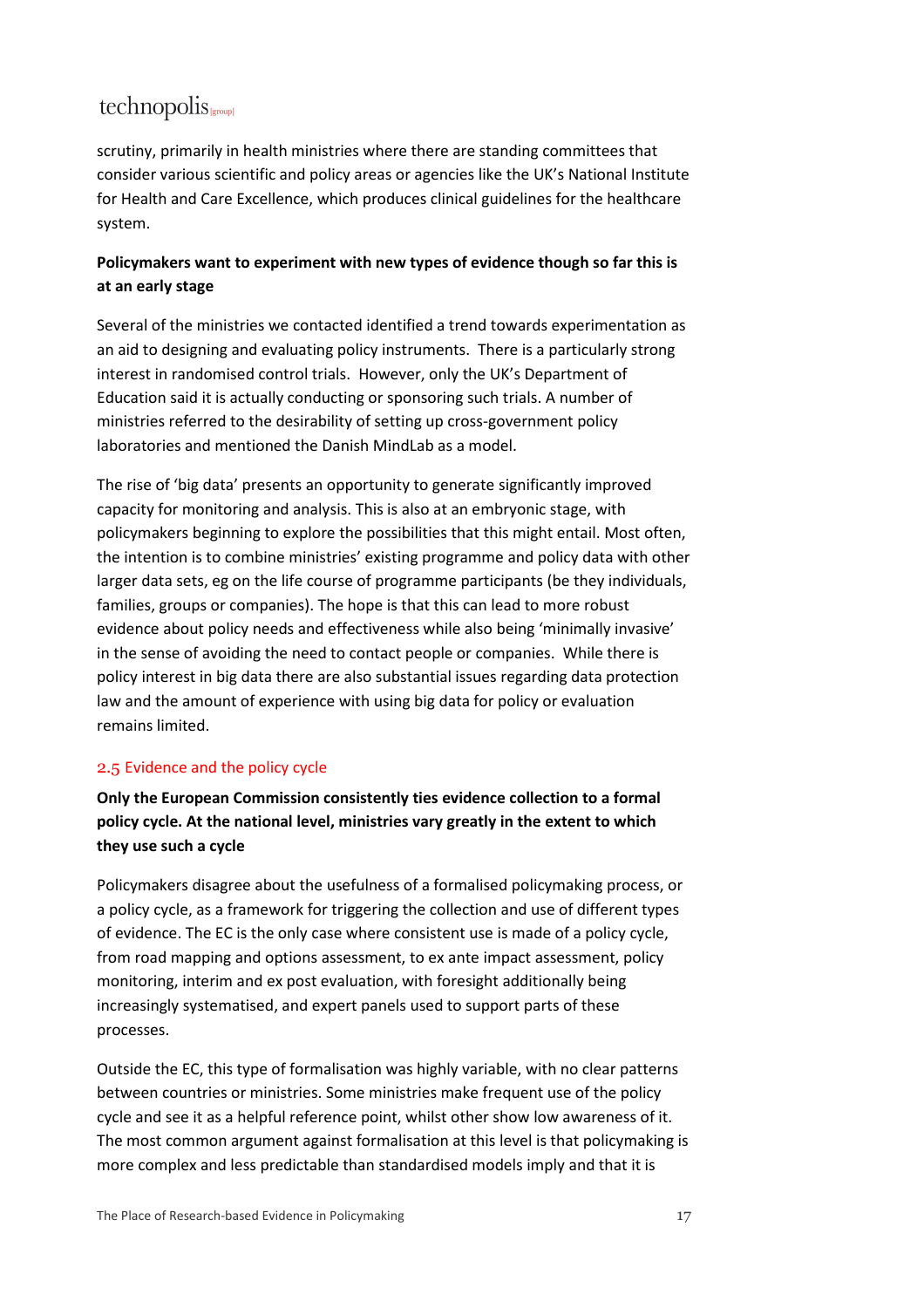therefore more important to build capacity in ministries to be responsive to a wide range of different evidence triggers and needs that do not necessarily follow a formula.

**Guidelines for individual evidence-related activities are available to most policymakers and appear most influential where they are used system-wide rather than being specific to a ministry. But policymakers caution against their heavyhanded application** 

There are significant differences between and within countries in the extent to which they formalise and codify guidelines for individual evidence-related processes. The EC has overall the most stringent and comprehensive frameworks for commissioning, conducting, analysing, overseeing and implementing evidence for policymaking, and additionally a high level of consensus that these frameworks should be followed most of the time. At several individual national ministries, there is a lower presence of handbooks, guidelines and other codified procedures; these are not always viewed as being especially helpful. System-wide guidelines such as those produce by the UK Treasury and the EC tend to be used.

Codified procedures are generally considered to be either useful or essential

- For policy and programme evaluations, they effectively augment the legitimacygranting function of evaluations themselves: to a large extent, evaluations are designed to ensure accountability and to demonstrate that ministries' actions are justified and effective. Adding a set of rules to ensure these evaluation follow a commonly agreed standard, and ensuring that standard is adhered to enhances evaluations' perceived function to do so
- For procurement: the selection process for an external provider of a particular research or evaluation project needs to be codified, in order to instil confidence that the most capable providers are involved in evidence provision

There is in some cases a formal guideline for impact assessment. This is welcomed where a standardised tool or process is in place that is felt to make the impact assessment procedure easier. In other cases, the need consistently to demonstrate and forecast impacts is viewed as a burden, at times to the point of discouraging interaction with analysts or further pursuing ideas

Beyond these points, there is considerable variation in the use of formalisation. Our interviewees tended to argue that there is a need for a balance to be struck between formalisation where this is helpful and a light-touch approach where formalisation would create unnecessary administrative steps.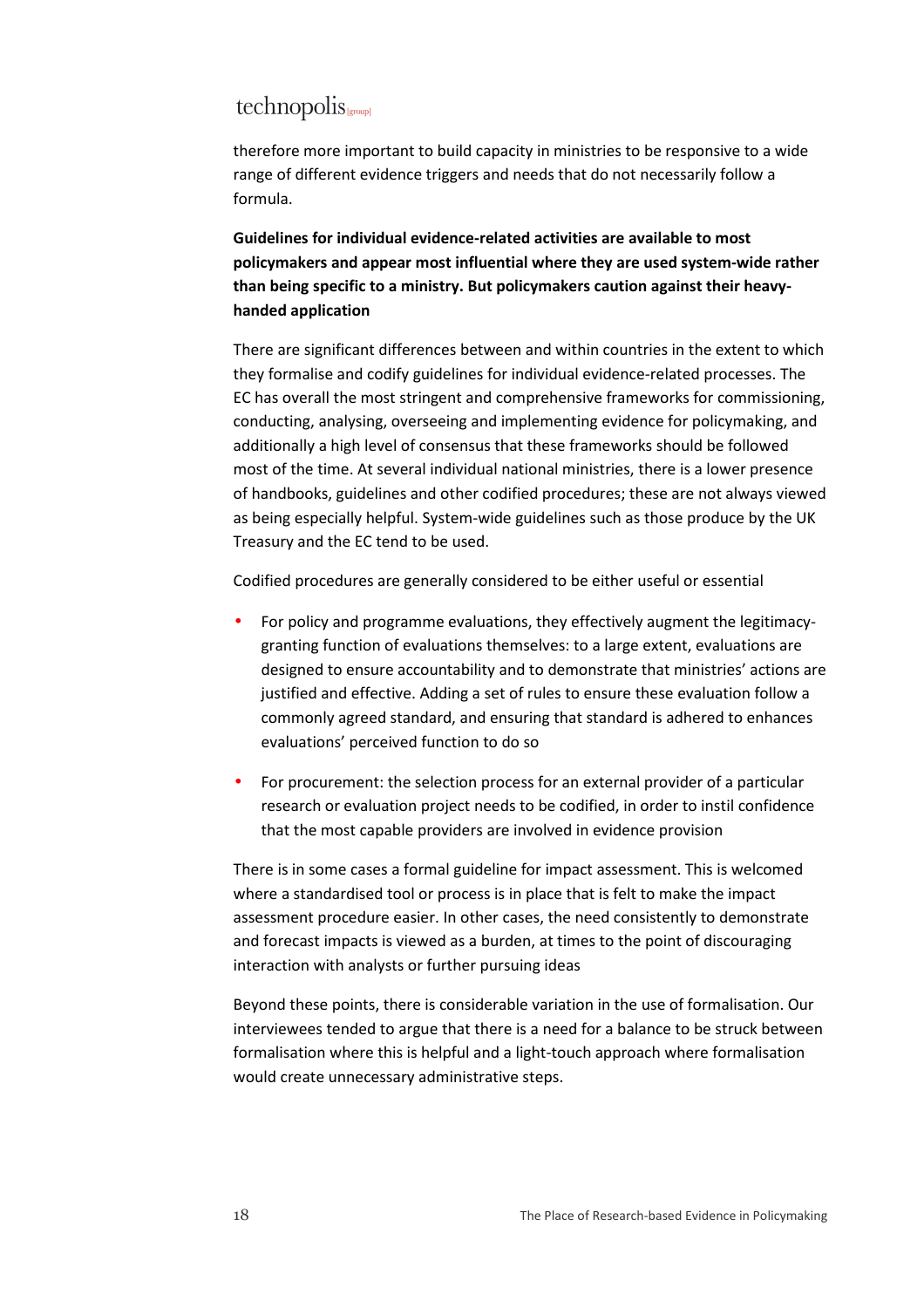#### 3. National and sectoral specificities

This chapter describes some of the influences of culture on the different ways evidence and policy are connected. We point out special and interesting features of the countries considered. Next we identify the extent to which ministries in different countries that work in the same sector also behave in the same way, with respect to generating and using evidence.

#### 3.1 Specific aspects of national behaviour

#### **Culture makes a difference to how people behave and the transportability of evidence practices. It seems to have particular importance in relation to trust**

Each country studied has its own specific context, with structures, systems and attitudes rooted in culture, history and country-specific developments of the policy landscape. We therefore find many key differences to be attributable to known divisions between national organisational cultures (see eg Hofstede 2001), with interviewees in the UK often attributing significant importance to key individuals, both in the form of the Chief Scientific Advisors, but also in terms of particular individuals in particular ministries bringing about changes due to their personal interest. Moreover, in the UK we find more openly confrontational relationships between policy and politics, as well as between policy makers and scientists. In Finland and the Netherlands we find less of these features, and instead still comparatively significant captive labs and research institutes, with much reliance on public agencies and higher levels of trust, emphasised by fewer concerns about quality or politically driven bias of evidence. The EC, due to its position in relation to member states, exhibits caution around the subsidiarity principle and the need to demonstrate European added value for all activities, which decisively shapes its endeavours. This is at least one factor that has led to an especially sophisticated policy cycle and high levels of formalisation.

#### **UK evidence use is influenced by the presence of Chief Scientific Advisers and an increasing focus in government on demonstrating the societal impacts of policy**

The UK has had a long-standing tradition of employing a Chief Scientific Adviser, with direct access to the Prime Minister. Today this General Chief Scientific Adviser heads the 80-strong Government Office for Science while each ministry has a specific adviser (supported by a deputy, an official and a personal assistant). Each ministry therefore has two channels for evidence: the scientific adviser who addresses shortterm needs and contributes to the overall strategy; and other analysts who – as in continental ministries – commission and collect studies and research. Most CSAs are professors, providing links into the relevant academic communities.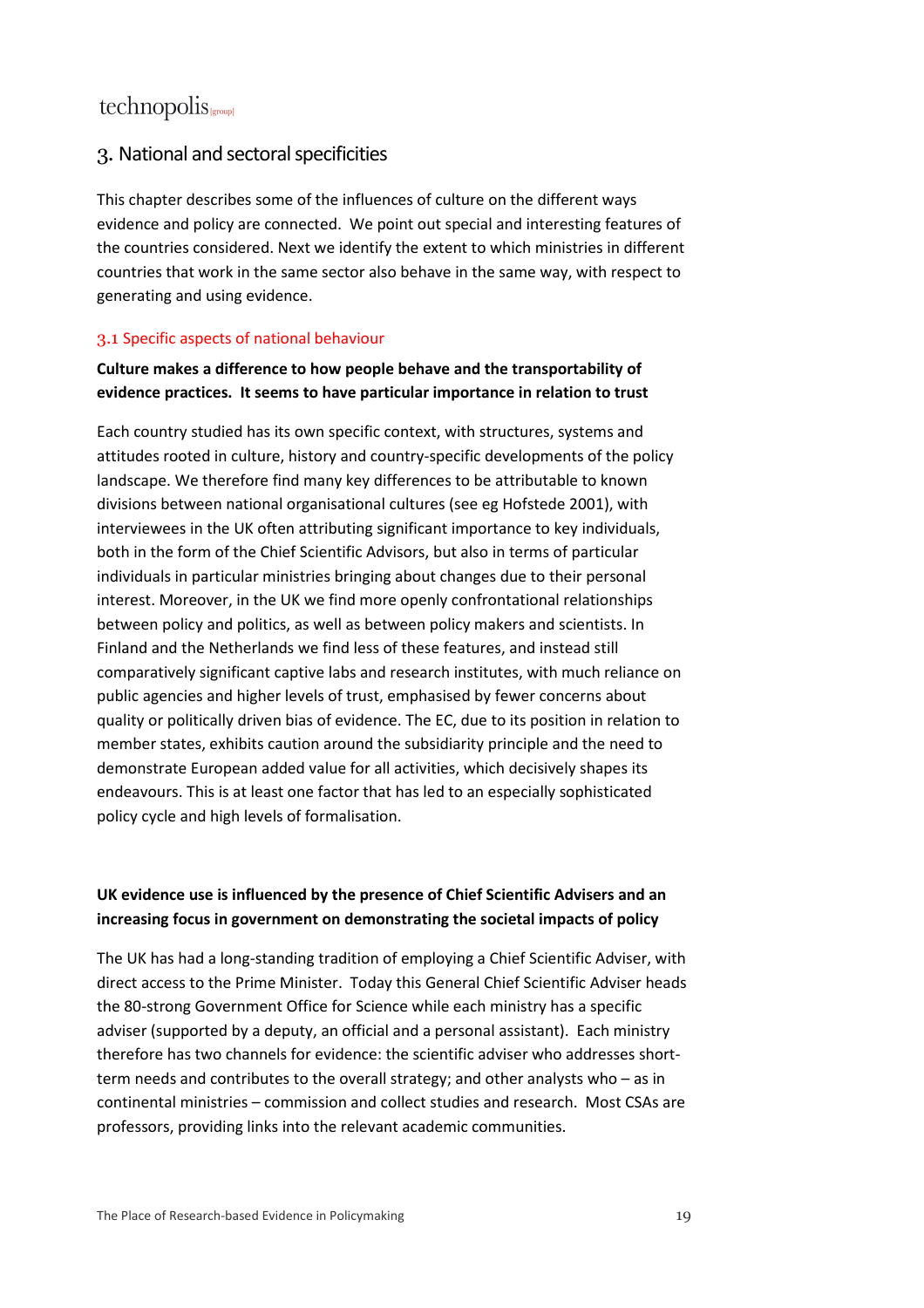The government's so-called 'impact agenda' has significantly increased the research community's desire to work with policy-relevant questions. Research Councils that provide external research grants to universities now require that proposals explain the societal relevance and value of research and the national performance-based research funding system that allocates institutional research funding to the universities ('the 'Research Excellence Framework' or REF) allocates funding partly on the basis of universities' claims about the societal impact of past research. The academic community sees policy influence as a key demonstration of relevance and is therefore well motivated to engage with ministries' evidence needs, even when they are not paid to do so.

#### **Dutch ministries have a uniform long-term and strategic approach to collecting evidence for policy**

All Dutch ministries have a 'department for knowledge' (or 'strategy') within the Office of the Secretary General as well as a 'knowledge coordinator' whose job it is to link the central department to the evidence needs of the other parts of the ministry. This means that in principle the ministry benefits from having strategic intelligence distributed to the relevant parts of the ministry while also maintaining a central, strategic view on research and evidence.

Each ministry is required to produce a research strategy. Most have long-standing links to institutes or government labs, which themselves have medium-term research strategies so there is strong potential for coordinating the system of principals and agents. There is also a risk that this causes a degree of inbreeding and lock-in – but it should be noted that the ministries obtain evidence from a wider range of sources than just the labs and institutes.

#### **Finland has radically centralised the collection and funding of at least some of the evidence needed for policymaking**

Finland has traditionally been respected for the ability of the Research and Innovation Council to coordinate policy across government. The Council has recently been strengthened by moving its administration to the Prime Minister's Office. The office also administers a new fund (TEA) which finances evidence for policy. It works by prioritising topics suggested by the various ministries and then launching a competitive call for research proposals.

A second Finnish innovation has been to cut some of the government labs' institutional funding and to channel it through a new division of the Academy of Finland (STN). Its role is to fund longer-term policy relevant research anticipating the demand for research-based evidence and supporting longer-term policymaking. Both TEA and STN are said to be responses to overall reductions in ministry research budgets.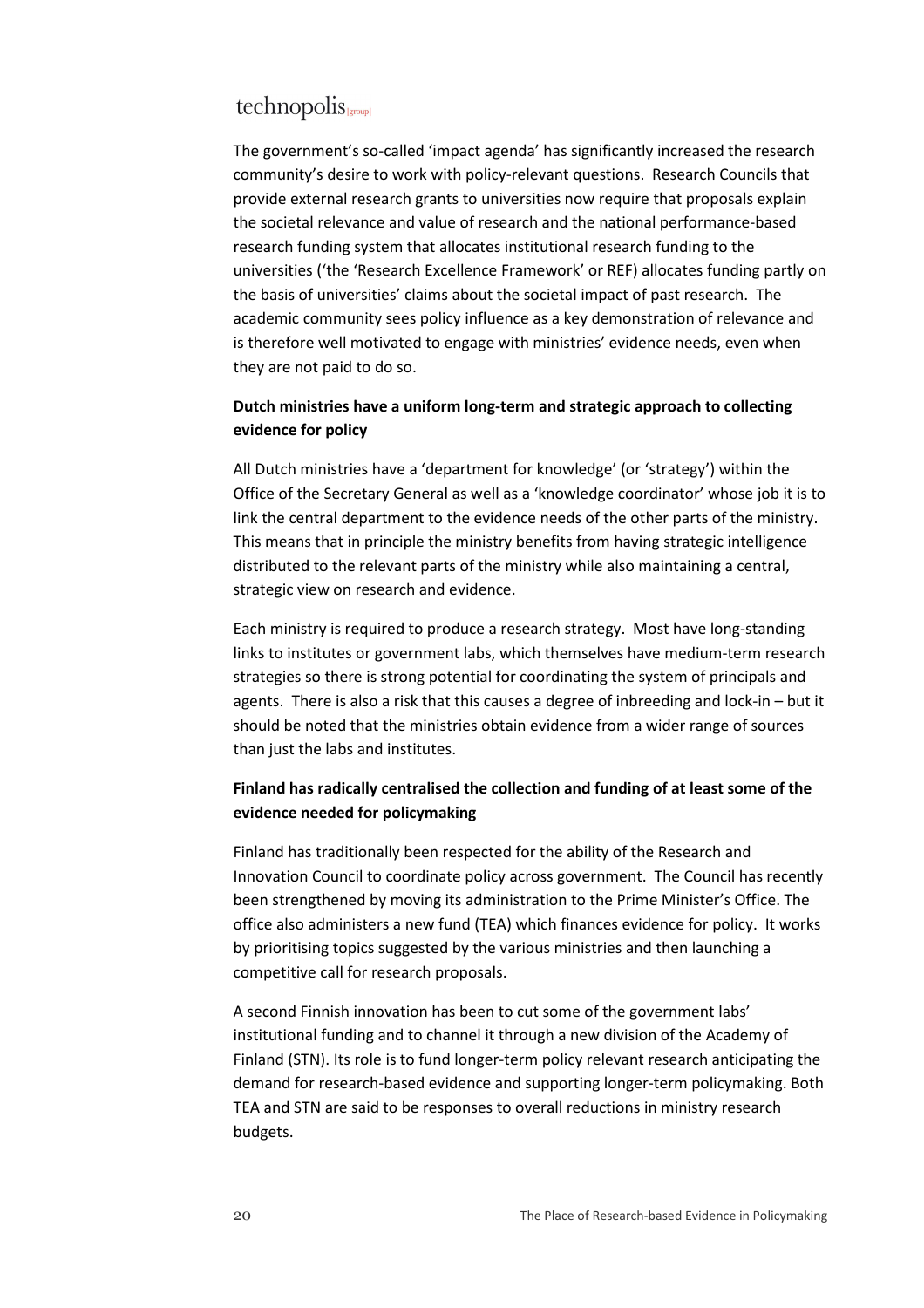#### **The European Commission leans more heavily on formalised processes and the use of expert panels in evidence collection than is the case at national level**

Formal requirements for generating evidence to support the policy cycle have increasingly been imposed at the EC since the administrative reforms of the late 1990s. Officials tend to describe these requirements as a response to constant scrutiny of the Commission by the Member States. Different units within the EC often handle different aspects of evidence collection, so foresight tends to be separate from evaluation, which in turn is separate from strategy and the programme design. It may be that a strong policy cycle has the additional benefit of counteracting this fragmentation. The EC is also able to make use of expert panels to supervise studies and to give policy advice to the Commission than is the case at the national level. These mechanisms provide legitimation but may only be affordable at the EC's considerable scale.

#### 3.2 Sector-specific aspects of evidence use

**Sector ministries are strongly influenced by the national administrative tradition within which they operate. There are nonetheless similarities that result from the characteristics of the sectors themselves.** 

As a broad conclusion, our findings show that each type of ministry is influenced in its concerns and activities around evidence use by the academic disciplines most closely aligned to its remit. By this we mean that for instance, we find a higher presence of natural scientists and concern about collecting natural scientific evidence in those types of ministries whose activities relate to those disciplines, notably Environment, and to a lesser extent Health and Transport. Findings on these sectoral differences can most often be viewed in this context. Key observations in this regard are

- Environment ministries have a stronger presence of natural scientists internally. They tend to make more use of captive laboratories for monitoring of environmental data. Given the resources necessary to monitor the natural environment, they tend also to have comparatively high budgets for research and evidence collection.
- Foreign ministries tend to have smaller budgets. They also draw heavily on country experts and personal connections, as well as think tanks and other sources outside their own country. More generally, 'evidence' in foreign affairs ministries more often approximates to 'intelligence'.
- Given the clear differences between foreign and domestic policy, foreign affairs ministries present somewhat of a special case: time constraints in the context of immediate policy decisions are less common here, with longer term goals and eventual persuasion and achievement of multilateral agreements and policies the focus – the meaning of 'policymaking' often differs for these ministries, making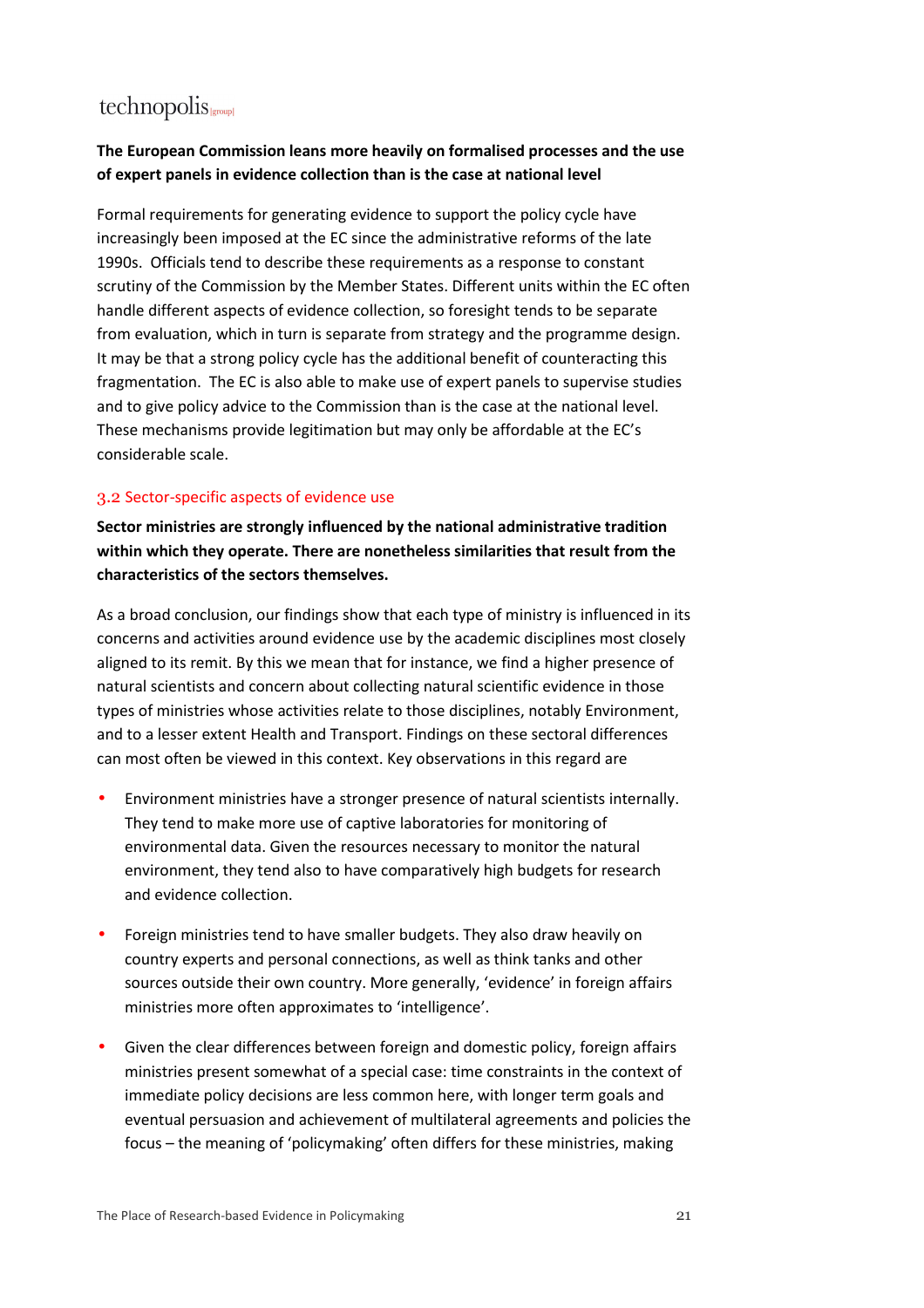# technopolis sproupl

comparison especially problematic. Foreign affairs ministries also have a relatively low level of formalised guidance for the collection and analysis of evidence.

- Innovation ministries, typically charged with economic growth and development, tend to have a higher presence of economists and statisticians, and evidence procured and used by these ministries is more focused on these areas. Calls for greater understanding and use of Big Data most often came from these.
- Health ministries tend to have high budgets for research and evidence, though significant amounts of this are not directly for policy-purposes: these budgets also finance a lot of R&D, clinical trials, etc. Sometimes developments in care and treatment practices influence policy, so the lines between policy and non-policy research are less clear than elsewhere. Systematic reviews – a technique prominent in medical research – have a high prevalence in health ministries. But given responsibilities for public health and health outcomes more generally, we find a broad inter-disciplinary mix of expertise and techniques in this sector.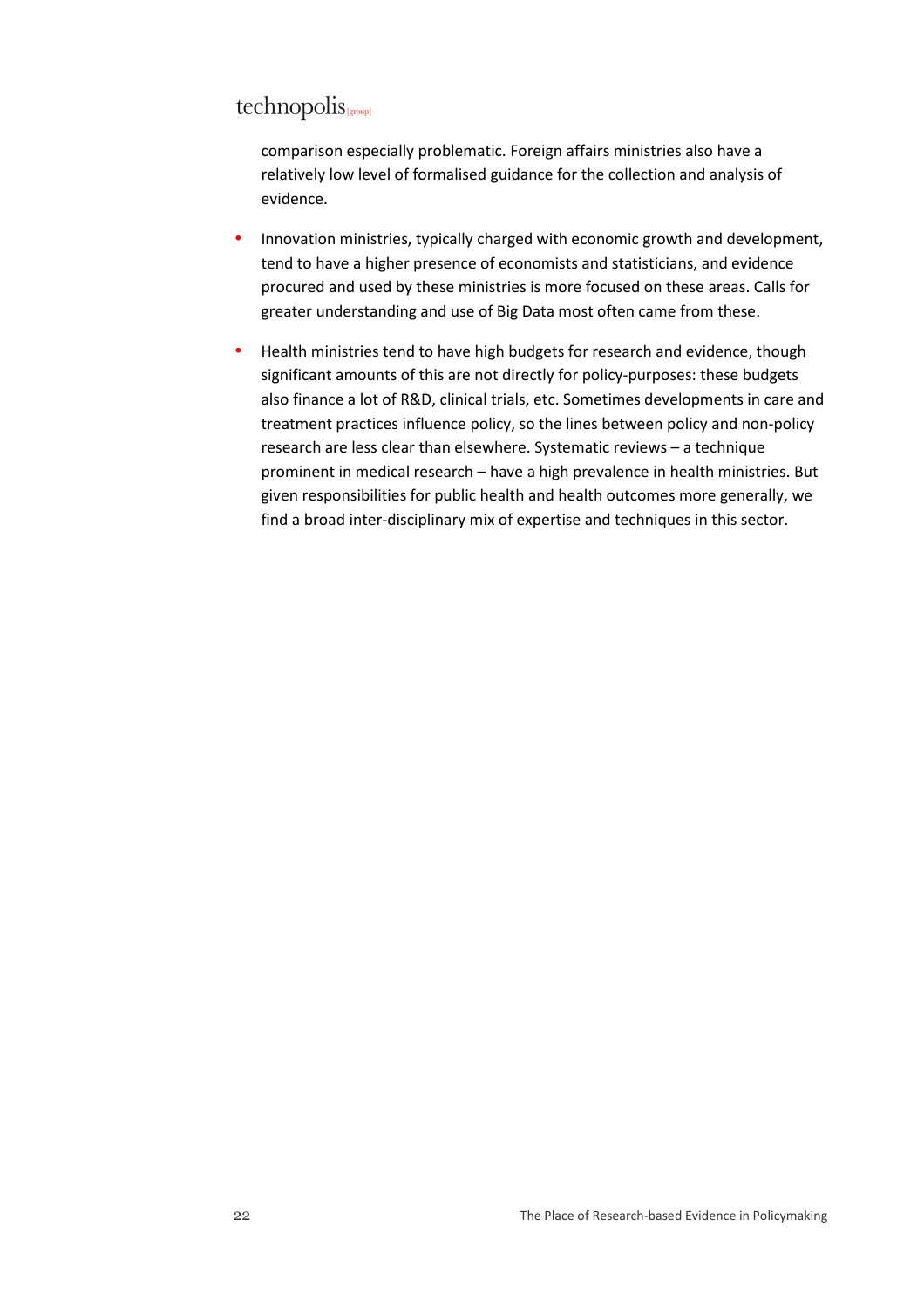#### 4. How do our findings compare with existing knowledge?

The use of research-based evidence in policy formulation has been much studied over the years – mostly from the perspective of researchers wanting to understand how to increase the policy impact of their work<sup>3</sup> . The focus of this study is the opposite of that: it aims to understand how demand for evidence arises and is satisfied, in relation to policymaking. This section summarises key discussions in the literature on evidence-based policy and indicates how our study findings compare with them.

The New Public Management movement has been an important force encouraging greater use of research-based evidence in policymaking. The movement has been influential in many countries but especially in the Anglo-Saxon ones: UK, USA, Australia and New Zealand. Both the Blair and the Obama administrations have been particularly influential in promoting the idea that policy should more strongly be based on 'what works' rather than purely on ideology, and this has provided an important impetus towards increased use of evidence during the past two decades.

A very clear effect of the New Public Management has been growing use of evaluation in making and implementing policy and an increased emphasis on integrating evaluation with a 'policy cycle', in which policymakers follow an orderly process of researching societal problems, designing interventions to correct these problems, monitoring progress and evaluating outcomes. A growing number of administrations have also published handbooks or guidelines that specify how the policy cycle works and in many cases also guidance about preferred types of evaluation methods, generally emphasising economic or econometric ones.

This study suggests that, under the influence of austerity and declining research budgets, interest in the policy cycle has diminished compared with the peak of interest, which was about ten years ago. While a strong focus on evaluation remains, use of evidence for other policy purposes is becoming more *ad hoc*. At the same time, ministry staff is becoming more capable in relation to using research.

Weiss (1979) produced a typology of evidence use that remains influential in studies to this day. It shares several features with accounts of the use of research results in industrial innovation. Her types are

 $3$  This section of the report summarises key issues we identified in the literature. See Appendix G for the full literature review and Appendix G for the bibliography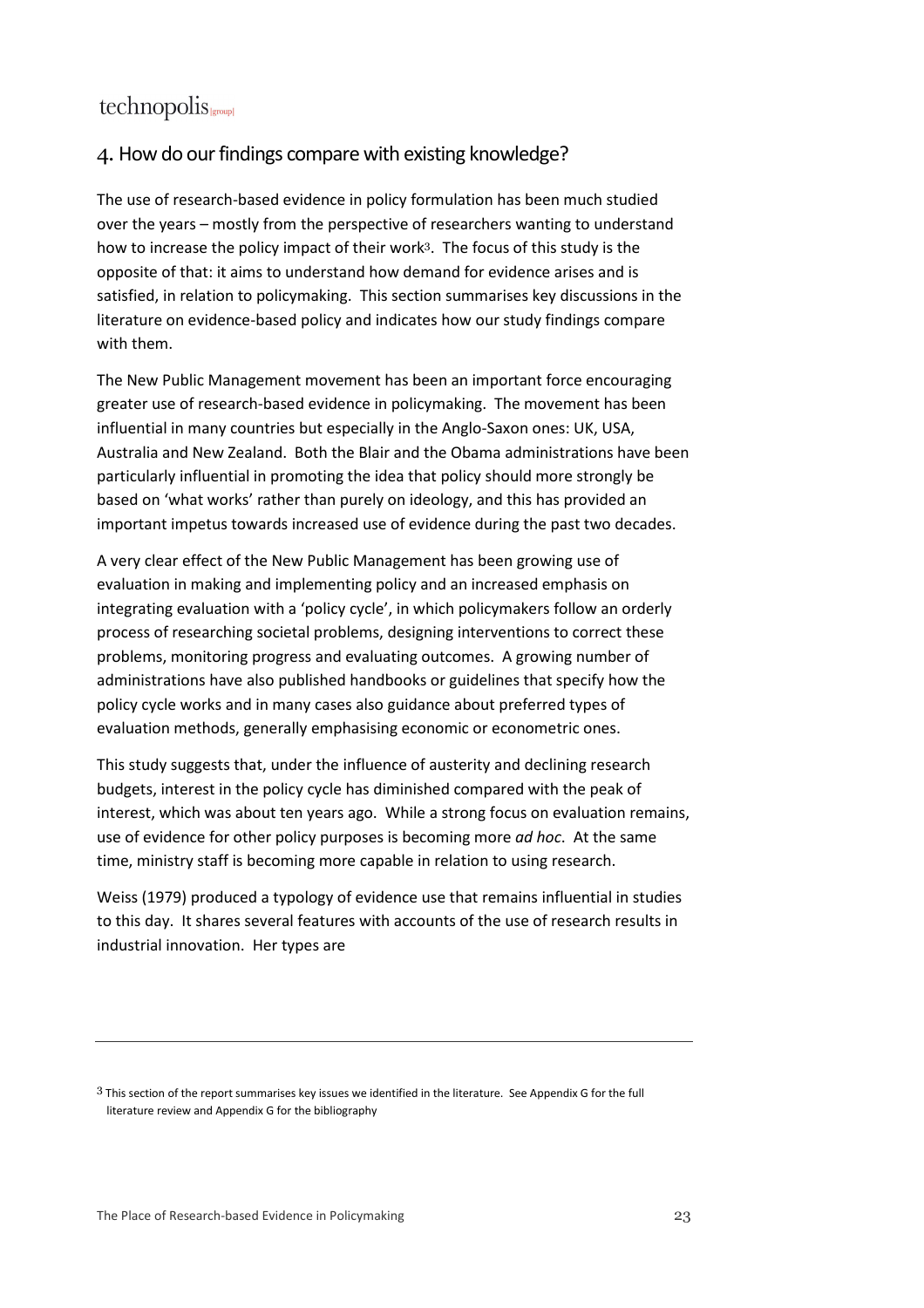- The **knowledge-driven mode**l, where research uncovers opportunities for better policies and these are adopted by policymakers (similar to the 'supply push' or 'linear' model in innovation)
- The **problem-solving model**, where societal problems trigger research about ways to find solutions, and these results are then transferred from research to practice (similar to the 'demand pull' model in innovation)
- The **interactive model,** where research-based evidence is used if and when societal needs and research-based policy opportunities coincide (similar to the 'coupling' or 'chain link' model in innovation)
- The **tactical model**, where government and stakeholders make opportunistic use of evidence that supports their pre-existing positions. This is sometimes jokingly referred to as policy-based evidence
- The **enlightenment model**, in which policymakers are well versed in both research and the policy process, and are able to make good use of existing knowledge as well as to commission new studies where they can see knowledge gaps
- The **intellectual enterprise of society**, where policymaking and evidence production interact, often led by fads or fashions, and where social scientists are able to exploit interaction with policy to focus on generating research funds

These models are probably all in use in various places but we saw no evidence that any one of them is dominant. However, there is a trend towards the enlightenment model with ministries and policymakers becoming more embedded within the wider process of generating knowledge in society.

Policymakers are supported outside their ministries by a range of different 'boundary organisations' that generate evidence at the boundary between the scientific and policymaking systems. Traditionally, government laboratories (labs) have played this role but the literature implies that more or less independent 'think tanks', research institutes and university groups are increasingly important.

Our study suggests that there is a trade-off between using government labs and other external sources. The labs can be rich sources of evidence but risk taking over the research agenda, often focusing on longer-term knowledge needs and potentially under-supplying short-term knowledge needed for more immediate policymaking. Administrations that make little use of government labs need stronger internal capabilities to generate and use knowledge in order to operate wise knowledge acquisition strategies. But even those that use labs have to maintain enough internal capability to make sure the people in the labs serve the overall policymaking interest rather than their own, internal research interests.

Innovation researchers have long emphasised the need for firms to have 'absorptive capacity' (the ability to identify, acquire and exploit relevant external knowledge) in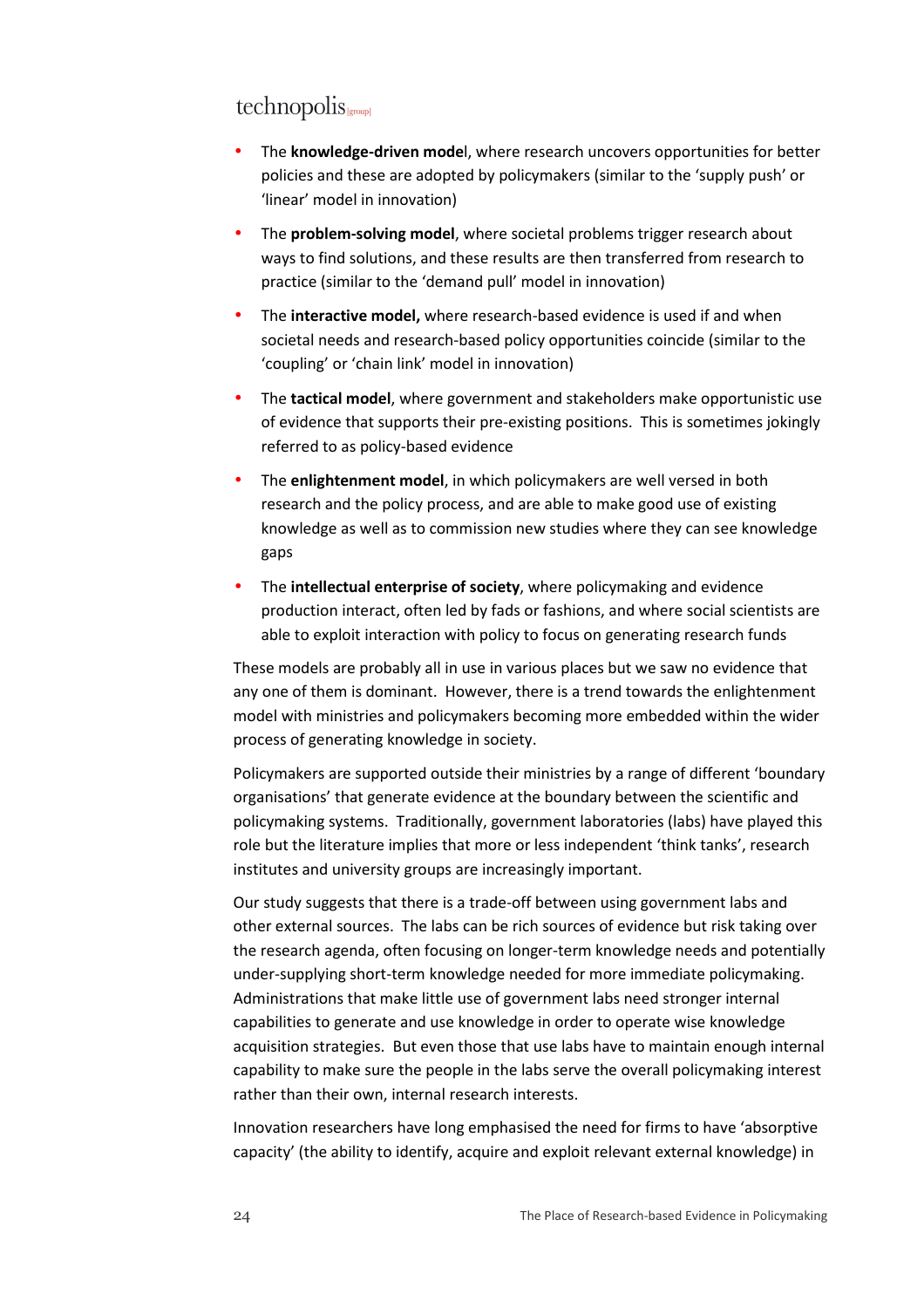order to innovate. Students of policymaking make a similar observation. In the face of declining external research budgets and the need not to rely too much on boundary organisations, ministries are driven to increase their absorptive capacity and therefore to move towards the enlightenment model. Our study suggests that most ministries see absorptive capacity as increasingly important and try to strengthen it, often in the face of budget pressure for reduced staffing levels. As a result, ministry staff tend to become fewer but better qualified.

The literature review also implies that there are limits to what can be known in a strong scientific sense about evidence-based policymaking. Nobody has been able empirically to tackle the most central and obvious question in the field: Does the use of research-based evidence produce better policy? That it does so is an article of faith, at best based on experience and anecdote. The question does not seem to be amenable to the kind of statistical treatment such as the use of econometrics or counterfactual analysis, which advocates of evidence-based policy tend to recommend.

In recent years, researchers have started to consider evidence-based policymaking in the context of complexity. Policymaking is done in complex social systems and one of the defining characteristics of complex systems is that some of their properties are 'emergent': namely, that they cannot necessarily be predicted by considering the inputs and processes in the system. Policymaking appears also to be heavily contextdependent. It may be the case that the context, in which policymakers try to use evidence can itself be an overwhelming determinant of success. Our interview partners are nonetheless unanimous in regarding a preference for research-based evidence over other inputs as a precondition for making good policy.

A recurring theme in the literature is 'dynamic inconsistency' between the needs and expectations of the political and short-term policymaking systems on the one hand and the long-term nature of research and knowledge generation on the other. Politicians need to win the next election. Policymakers have sometimes to help them to do this, often by making or proposing policies that can immediately be implemented in the face of short-term needs. Designing a headline-grabbing new policing policy or the national response to an epidemic has to be immediate and therefore based on existing knowledge. There is no time to wait for new research to be commissioned and performed. At the same time, the ministry has to secure the knowledge base it will need in order to address foreseeable future challenges. Evidence-based policymaking therefore depends upon the ability to juggle short- and longer-term needs that may actually be incompatible. This study suggests that in the face of austerity it is hard to fund the longer-term work (because reducing it does not produce effects that are visible in the short term). Some ministries try to compensate for this by doing more foresight or embedding themselves better in knowledge-producing networks, but many suggest that cutting longer-term work reduces their ability to handle new policy challenges and is therefore building up trouble for the future.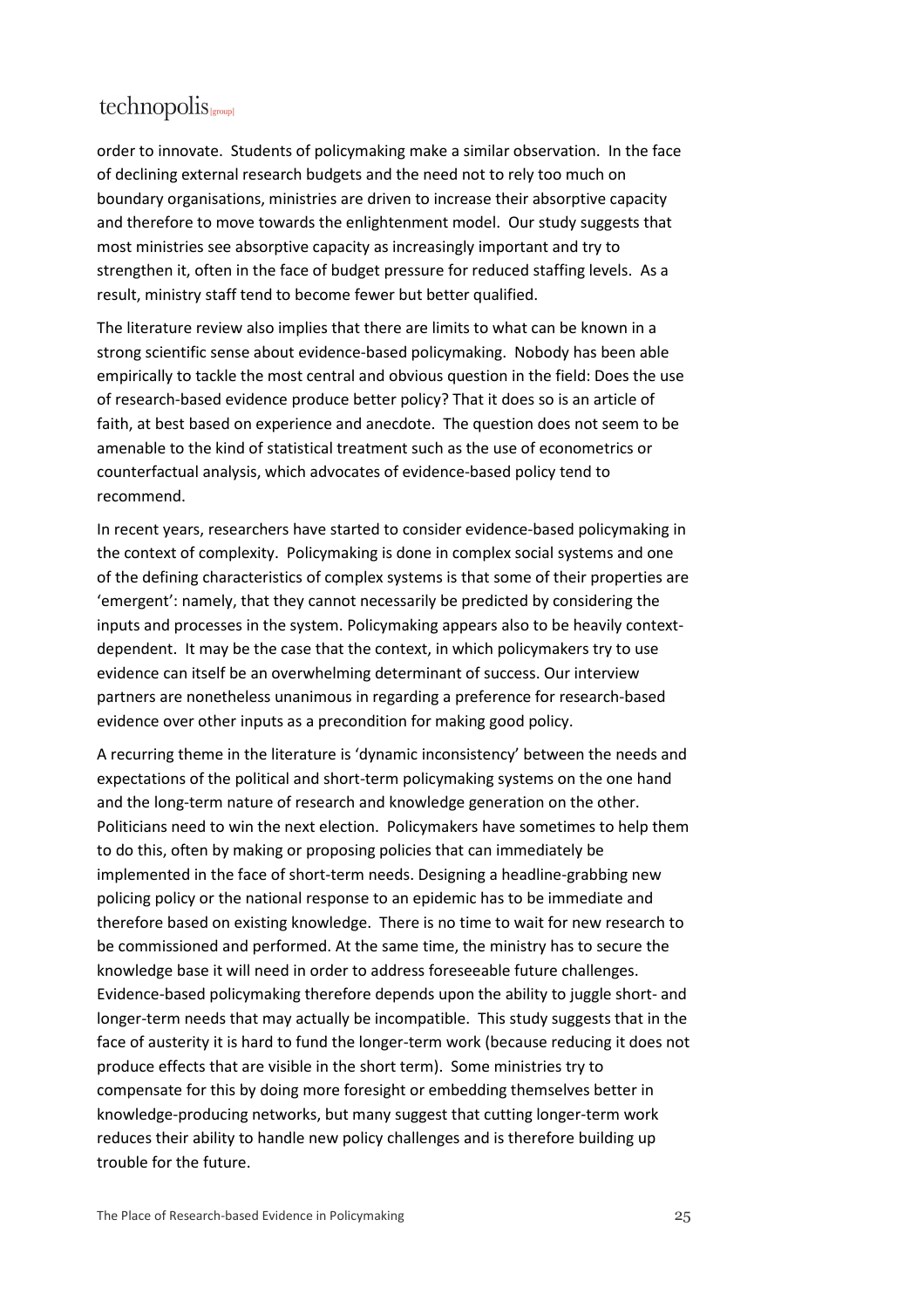#### 5. Good practice in the use of research-based evidence for policymaking

In this final chapter, we make ten simple points of good practice for policymakers in the use of research-based evidence for policymaking. The points are based on the practices we have observed in the course of doing this study and on what we understand as the general views of the policymakers interviewed. Together the points show both the directions in which policymakers focus their attention and what they consider are the most valuable practices in the use of research-based evidence in their own organisation and across government.

- 1. Be as evidence-based as possible but no more. There is broad agreement that policy should be made on the basis of research-based evidence, wherever possible. Sometimes the needed evidence is not all there. Sometimes there are political or practical considerations that have to be taken into account. Policy still has to be made if government is to achieve anything but the more closely the policy is driven by the evidence, the better policymakers feel its chances are of reaching its objectives.
- 2. Use foresight and other techniques for thinking about the future as ways to anticipate coming policy needs – and therefore the kinds of evidence that will be needed to support them.
- 3. Devise and invest in research strategies that generate evidence that will be needed in the longer term as well as in the immediate future.
- 4. Ensure that ministries are staffed with a significant proportion of people who can specify the need for research as well as to make use of external inputs in order to generate evidence for policymaking
- 5. Have 'evidence champions' they might look like Chief Scientific Advisors; they might look like 'departments for knowledge' or 'knowledge coordinators – to promote and coordinate the generation and use of evidence for policymaking
- 6. Create funded arrangements for generating and sharing evidence to address cross-ministry problems
- 7. Maintain long-term links with organisations like universities that work at the boundary between research and policy but do not let these become monopolies – you also need impulses for change from a wider set of institutions (including foreign ones) working in competition
- 8. Publish evidence so that policymaking is transparent and others can qualityassure as well as re-use the evidence you employ